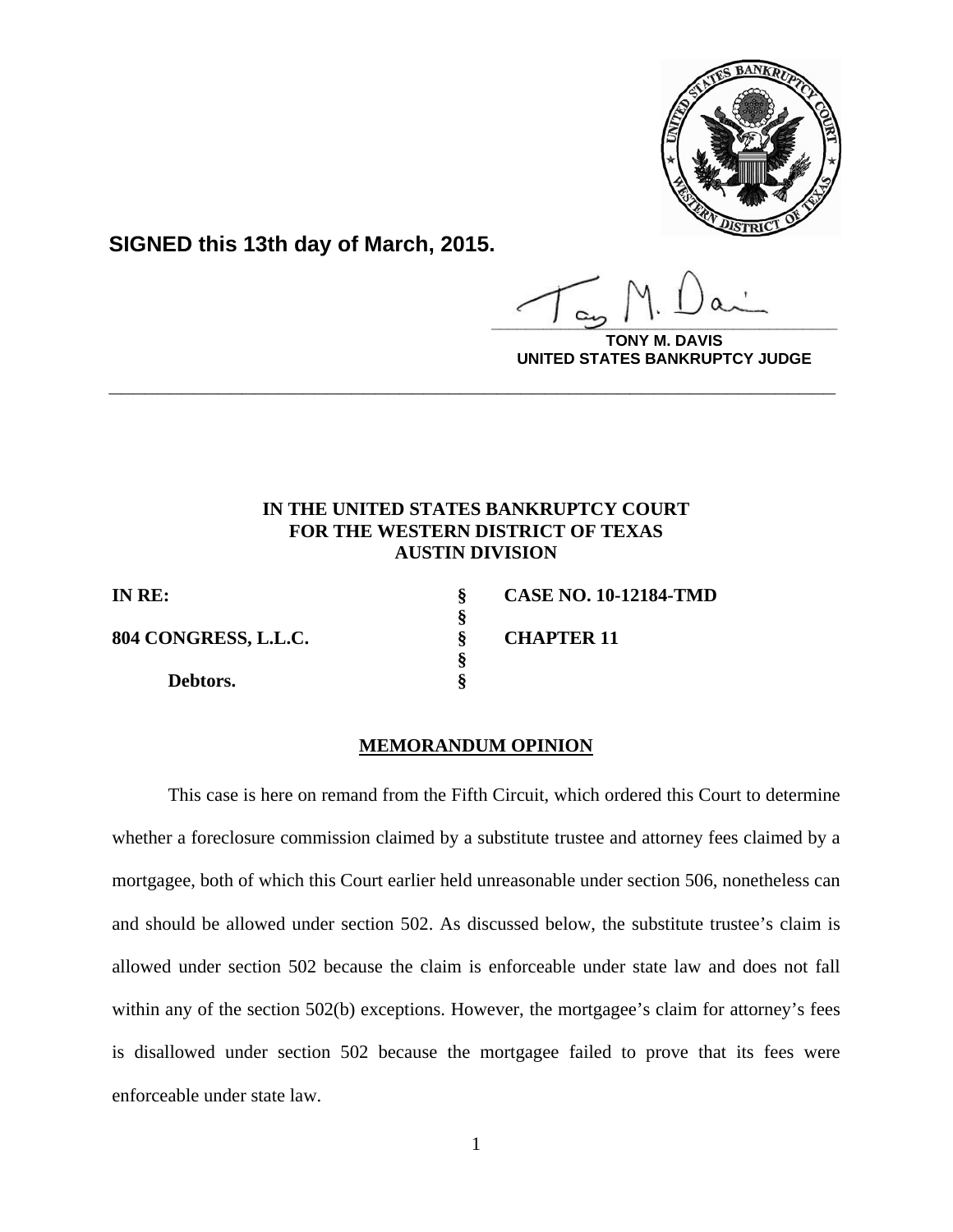### **I. BACKGROUND**

The background of the case is straightforward, if unusual. 804 Congress, L.L.C., (the "Debtor") borrowed money from Wells Fargo Bank, N.A. ("Wells Fargo") to purchase an office building (the "Property"). The Debtor defaulted on the loan and filed bankruptcy twice to fight off foreclosure. The Debtor tried to sell the Property, but could not. After receiving relief from the automatic stay in the Debtor's second bankruptcy case, Wells Fargo directed the substitute trustee, Greta Goldsby ("Goldsby"), to post the property for foreclosure once again. The Property was sold during the foreclosure sale for \$4,355,000. Since Wells Fargo's claim was only \$4,114,536, this left \$240,464 in surplus proceeds. The Deed of Trust securing the Property provided for the recovery of Wells Fargo's reasonable attorney's fees and collection costs, and for Goldsby to collect a commission of five percent of the sales proceeds in the event of a foreclosure. Since all creditors have been paid in full, the question before this Court was, and is, whether the surplus will be applied, in whole or in part, to the attorney's fees and the trustee's commission, or paid to the Debtor.

#### **II. PRIOR PROCEEDINGS**

This Court held a hearing in January of 2011 (the "Claim Objection Hearing"), after which it determined that it had jurisdiction to consider allowance of Goldsby's \$217,750 claim for her foreclosure commission, and of Wells Fargo's \$83,327 claim for attorney's fees.<sup>1</sup> This Court then determined that a \$217,750 foreclosure commission was unreasonable, and could not be allowed under section 506.<sup>2</sup> However, this Court did find that \$7,500 was a reasonable fee based on the work Goldsby performed,<sup>3</sup> and so allowed the claim in that amount. Finally, this

<sup>&</sup>lt;u>1</u> <sup>1</sup> Oral Ruling Tr. 10, No. 10-12184 (Bankr. W.D. Tex. Feb. 28, 2011), ECF No. 129.  $^{2}$  *Id.* at 13.

<sup>&</sup>lt;sup>3</sup> *Id.* at 13, 15.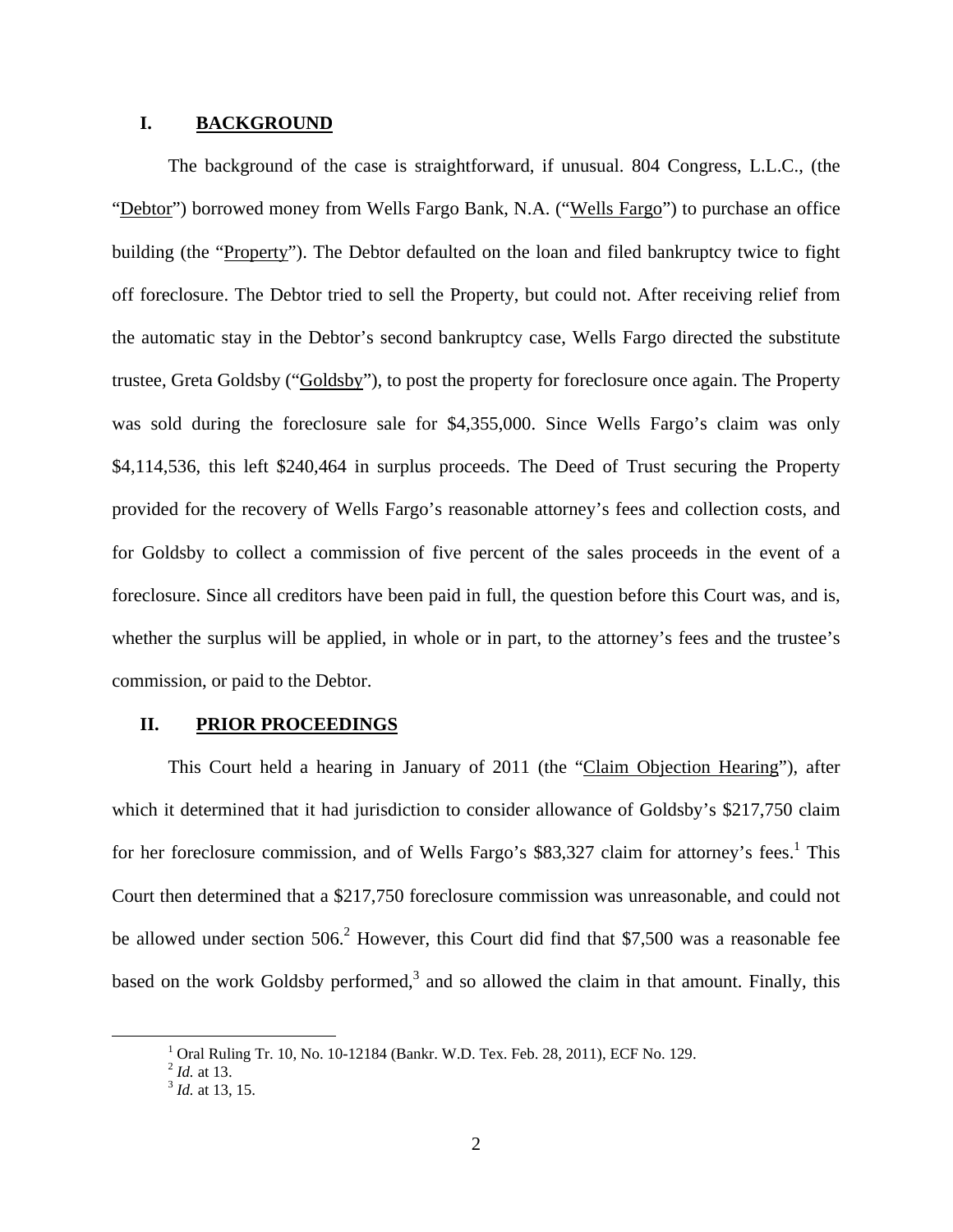Court determined that none of the fees requested by Wells Fargo could be allowed under section 506, as Wells Fargo failed to support its claim with sufficient documentation.<sup>4</sup> This Court then ruled on the allowance of Wells Fargo's claim under section 502, and found that it could not be allowed as an unsecured claim either.<sup>5</sup> It appears that this Court did not rule on the allowance of Goldsby's commission under section  $502<sup>6</sup>$ 

On appeal, the District Court reversed and remanded, holding that once this Court lifted the automatic stay and the foreclosure sale occurred, it no longer had jurisdiction over the property or the proceeds of the foreclosure sale.<sup>7</sup> The Debtor appealed the District Court's ruling to the Fifth Circuit, which first ruled that this Court did have jurisdiction to determine the reasonableness of the fees under section 506.<sup>8</sup> The Fifth Circuit then ruled that this Court did not abuse its discretion in determining that only \$7,500 of the commission sought by Goldsby, and none of the fees sought by Wells Fargo, were reasonable and allowable under section 506.<sup>9</sup> Finally, the Fifth Circuit noted that Goldsby and Wells Fargo argued that even if the fees were properly disallowed under section 506, they should nonetheless be allowed as unsecured claims under section  $502<sup>10</sup>$ . The Fifth Circuit went on to say that this argument raised a significant legal issue, as to which several circuit courts had ruled, but also noted that it was not clear whether the section 502 issues had been properly raised or considered by this Court.<sup>11</sup> Accordingly, the Fifth

 $\frac{1}{4}$ <sup>4</sup> Oral Ruling Tr. 13-14, No. 10-12184 (Bankr. W.D. Tex. Feb. 28, 2011), ECF No. 129.  $5$  *Id.* at 14.

 $<sup>6</sup>$  *Id.* See *also* transcript excerpt below at note 67. Judge Gargotta initially heard and ruled on the objections</sup> to the claims filed by Wells Fargo and Goldsby. Judge Davis took over the case after it was remanded by the Fifth

<sup>&</sup>lt;sup>7</sup> 804 Congress, L.L.C v. Wells Fargo Bank N.A. (In re 804 Congress, L.L.C.), No. A-11-CA-360 LY, 2012 WL 1067566 at \*8 (W.D. Tex. March 28, 2012) *rev'd and remanded,* 756 F.3d 368 (5th Cir. 2014); District Court

<sup>&</sup>lt;sup>8</sup> Wells Fargo Bank, N.A. v. 804 Congress, L.L.C. (In re 804 Congress, L.L.C.), 756 F.3d 368, 373-76 (5th Cir. 2014).

Cir. 2014). 9 *Id.* at 377. 10 *Id.* at 378. 11 *Id.* at 380.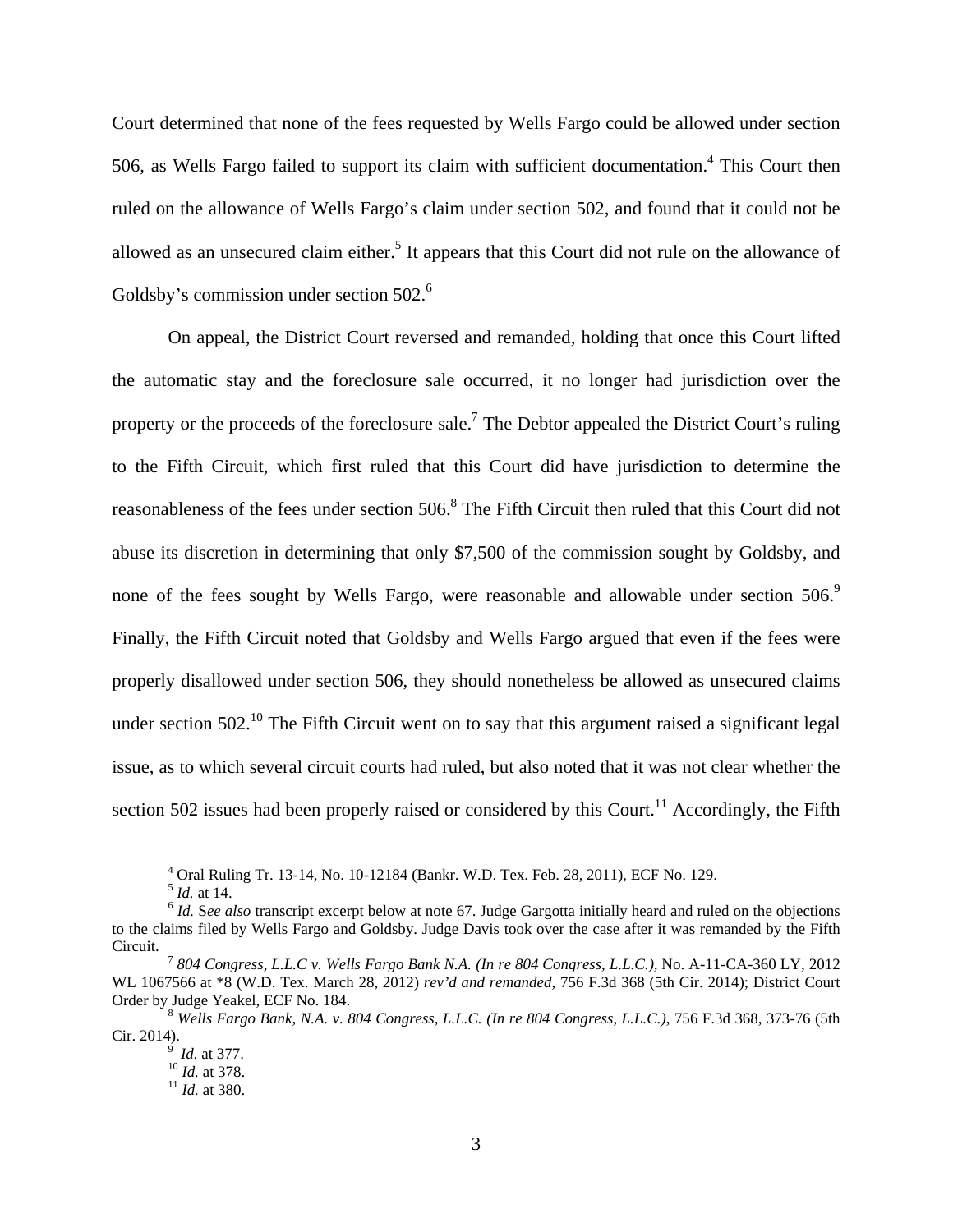Circuit remanded the case to this Court to consider whether the fees can and should be allowed as unsecured claims under section 502.12

#### **III. JURISDICTION AND AUTHORITY**

The allowance of fees under section 506 implicates federal law, as those fees must be "reasonable" under a federal law standard.<sup>13</sup> In addition, bankruptcy jurisdiction extends to matters that can have a "conceivable effect on the estate being administered in bankruptcy,"<sup>14</sup> and the allowance of a secured claim for fees under section 506 will have an effect on the estate because the fees allowed will decrease the unencumbered value available from the collateral to satisfy unsecured claims or equity. Allowance of an unsecured claim under section 502 affects the estate in the same way because doing so will dilute the distribution to other unsecured creditors or to equity. Of course, Congress considered allowance of claims under section 502 to be within the core jurisdiction of the bankruptcy court.<sup>15</sup> And based on the Supreme Court's discussion in *Stern v. Marshall,* the bankruptcy court has constitutional authority to issue final orders on allowance of claims.<sup>16</sup>

<sup>&</sup>lt;sup>12</sup> *Wells Fargo Bank, N.A. v. 804 Congress, L.L.C. (In re 804 Congress, L.L.C.), 756 F.3d 368, 380 (5th Cir. 2014); Judgment by Judges Jolly, Garza and Owen, ECF No. 198, 199.* 

<sup>&</sup>lt;sup>13</sup> 11 U.S.C. § 506; 804 Congress, 756 F.3d at 374-75.<br><sup>14</sup> TMT Procurement Corp. v. Vantage Drilling Co. (In re TMT Procurement Corp.), 764 F.3d 512, 523 (5th Cir. 2014); *Galaz v. Galaz (In re Galaz)*, 765 F.3d 426, 430 (5th Cir. 2014) (quoting *Walker v. Cadle (In re Walker)*, 51 F.3d 562, 568 (5th Cir. 1995)); *EOP-Colonnade of Dallas Ltd. P'ship v. Faulkner (In re Stonebridge Techs., Inc.)*, 430 F.3d 260, 266 (5th Cir. 2005).<br><sup>15</sup> 28 U.S.C. § 157(b)(2)(B).

<sup>&</sup>lt;sup>16</sup> 564 U.S. —,  $-$ , 131 S. Ct. 2594, 2618, 180 L.Ed.2d 475 (2011) ("The question is whether the action at issue stems from the bankruptcy itself or would necessarily be resolved in the claims allowance process.")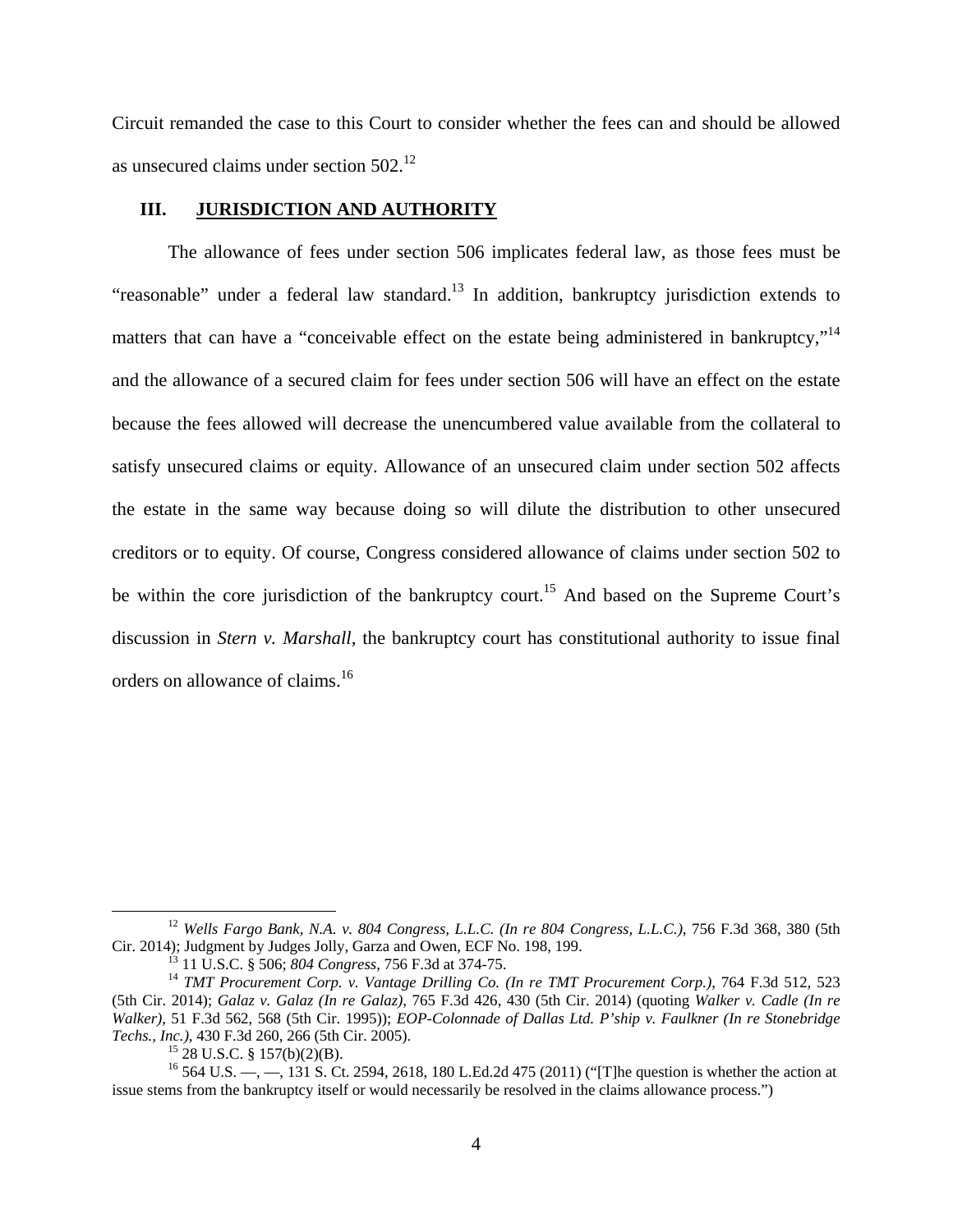### **IV. ANALYSIS**

## **A. Should the Claims of Wells Fargo and Goldsby be Allowed Under Section 502?**

To determine whether the claims of Wells Fargo and Goldsby should be allowed under section 502, this Court must consider: (1) who had the burden of proof; (2) whether the parties raised their arguments under section 502 before the Claim Objection Hearing; and (3) whether the evidence shows that Wells Fargo and Goldsby have enforceable claims under section 502.

## **1. Wells Fargo and Goldsby had the burden of proving the amount and validity of their claims.17**

A creditor must file a proof of claim to obtain a distribution from the estate.<sup>18</sup> Here, Goldsby filed a proof of claim in the amount of \$217,750, representing her five percent commission from the proceeds of the foreclosure sale.<sup>19</sup> Wells Fargo also filed a proof of claim, asserting a claim for \$3,278,146.35, which included \$83,326.80 in legal fees.<sup>20</sup> For supporting documentation, Goldsby and Wells Fargo each attached a document to their respective proofs of claim called "Summary of Supporting Documentation and Itemized Statement of Interest and Charges" (the "Summary"), which lists the note, deed of trust, and related documents. But neither claim attached any of the listed documents. In support of its claim for legal fees, the Wells Fargo Summary only says: "Other Fees - Legal: \$83,326."<sup>21</sup> Notably, Wells Fargo did not attach documents detailing the legal fees to its proof of claim. Similarly, as to the foreclosure

 $17$  It appears as though the parties agreed to this allocation of the burden of proof at the Claim Objection Hearing, and that they did so in the context of not only section 506, but section 502 as well. Claim Objection Hr'g Tr. 29-30, No. 10-12184 (Bankr. W.D. Tex. Jan. 27, 2010), ECF No. 137. However, since Well Fargo now says section 502 was not in play, *see* Wells Fargo's Post-Remand Brief on Pleading Requirements, 10-12184 (Bankr. W.D. Tex. Dec. 30, 2014), ECF No. 209 at 5, this Court will address the burden of proof under section 502 while reviewing the details of the claims at issue.<br><sup>18</sup> 11 U.S.C. § 501(a).

<sup>&</sup>lt;sup>19</sup> Goldsby's Claim, No. 10-12184 (Bankr. W.D. Tex. Dec. 6, 2010), Claims Register, Claim No. 5.

<sup>&</sup>lt;sup>20</sup> Wells Fargo's Claim, No. 10-12184 (Bankr. W.D. Tex. Dec. 6, 2010), Claims Register, Claim No. 6. <sup>21</sup> *Id.*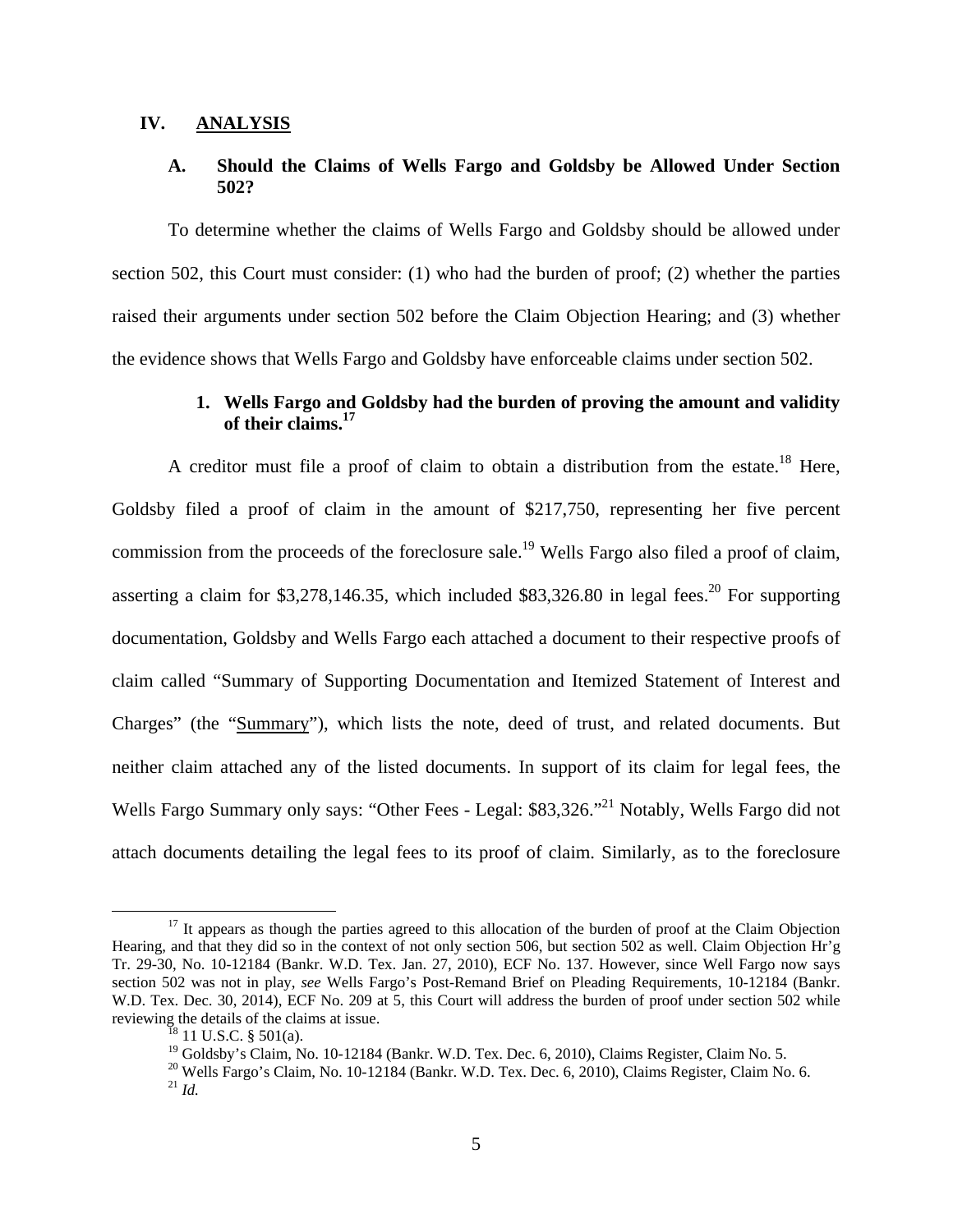commission, the Goldsby Summary only says: "\$217,750.00 – for expenses of foreclosure, including a commission to Trustee of 5% of the bid per the Deed of Trust (5% of  $$4,355,000.00$ <sup>"22</sup>

If a creditor files a proof of claim, the claim is deemed allowed, unless a party in interest objects.23 "Deemed allowed" means that the holder of the claim will be able to "receive distribution from the debtor's assets in a case or under a plan."<sup>24</sup> To avoid this result, a party in interest must file a written objection to the claim.<sup>25</sup> Here, the Debtor did file objections, one to the Goldsby claim, and one to the Wells Fargo claim.<sup>26</sup> Upon objection by a party in interest, the claim is no longer "deemed allowed" under section 502(a); however, if the proof of claim was correctly filed in accordance with the relevant rules, it still constitutes "prima facie proof of that claim's validity and dollar value."27 In its amended brief in support of its objection to the Wells Fargo claim, the Debtor argued that the claim is not prima facie valid because no documents were attached<sup>28</sup> – such as billing invoices, or more helpfully, the contemporaneous time records

 $^{22}$  Goldsby's Claim, No. 10-12184 (Bankr. W.D. Tex. Dec. 6, 2010), Claims Register, Claim No. 5.

<sup>&</sup>lt;sup>23</sup> 11 U.S.C. § 502(a).<br><sup>24</sup> *Id*; COLLIER ON BANKRUPTCY ¶ 501.01[b] (Alan N. Resnick & Henry J. Sommer eds., 16th ed.).

<sup>&</sup>lt;sup>25</sup> Fed. R. Bankr. P. 3007. *See also* L. Rule 3007 ("(a) Objections to claims are contested matters and may be made on negative notice as set forth in L. Rule 9014.... (b) All Objections to claims shall specifically set forth all bases for the objection. General denials regarding the accuracy of the claim without specific contentions regarding the disputed items may result in the Court denying the Objection."). L.Rule 9014 incorporates some of the rules governing adversary proceedings from part VII of the Federal Rules of Bankruptcy Procedure, and others can be incorporated. *See* Local Rule 9014(h-i) (incorporating Fed. R. Bankr. P. 7015(c), Fed. R. Civ. P. 26(b) and (c), as implemented by Fed. R. Bankr. P. 7026).<br><sup>26</sup> Debtor's Obj. to Claims, No. 10-12184 (Bankr. W.D. Tex. Dec. 6, 2010), ECF Nos. 58, 60.

<sup>&</sup>lt;sup>27</sup> *Cavu/Rock Props. Project I, L.L.C. v. Gold Star Constr., Inc. (In re Cavu/Rock Props. Project I, L.L.C.)*, 516 B.R. 414, 422 (Bankr. W.D. Tex. 2014) (citing Fed. R. Bankr. P. 3001(f)).

<sup>&</sup>lt;sup>28</sup> Debtor's Amended Brief in Support of Obj. to Claims, 10-12184 (Bankr. W.D. Tex. Jan. 21, 2011), ECF No. 96 at 6. Rule 3001 of the Federal Rules of Bankruptcy Procedure governs the form and content of a proof of claim. For claims based on a writing, Rule  $3001(c)(1)$  requires creditors to file a copy of the writing with the proof of claim or, if the writing has been lost or destroyed, a statement of the circumstances of the loss or destruction. Fed. R. Bankr. P. 3001.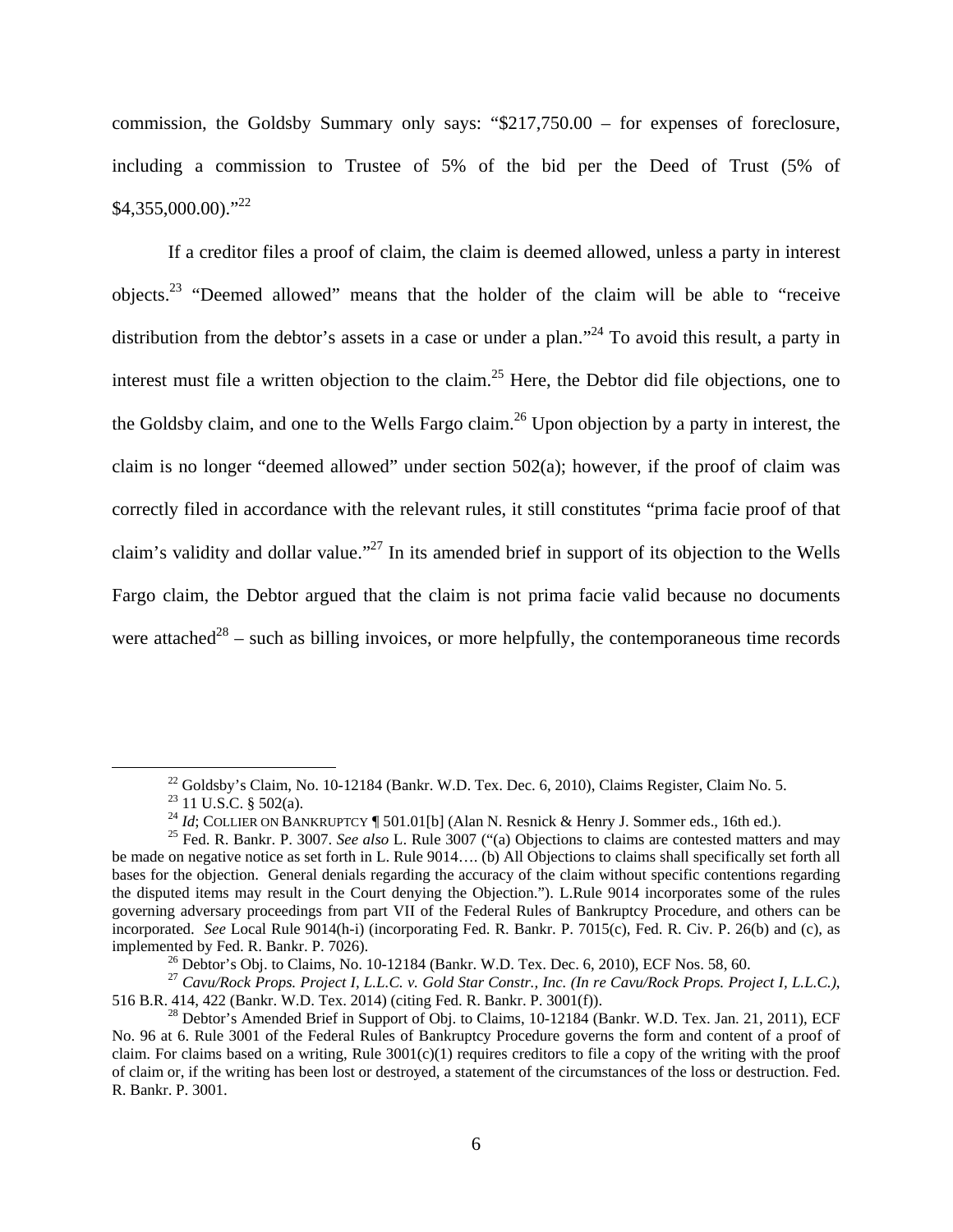generally used in and out of bankruptcy cases to determine the reasonableness of fees.<sup>29</sup> Additionally, the Debtor objected to both of the Wells Fargo and Goldsby claims on the grounds that both sought postpetition expenses under 11 U.S.C. § 506(b) that had to be requested through a motion rather than a proof of claim, and that the fees were unreasonable and should be disallowed under section  $506(b)$ .<sup>30</sup>

 If a party in interest objects to a proof of claim that is entitled to prima facie validity, the burden is on the objecting party to introduce evidence sufficient to rebut the presumption of validity.<sup>31</sup> To rebut the claim, the evidence the objecting party produces must be "at least equal in probative force to that offered by the proof of claim and which, if believed, would refute at least one of the allegations that is essential to the claim's legal sufficiency."<sup>32</sup> If the objecting party produces sufficient rebuttal evidence, the burden shifts to the claimant to prove its claim by a preponderance of the evidence.<sup>33</sup> For claims that are not entitled to prima facie validity, the claimant bears the initial burden to produce evidence to support the amount and validity of the claim. $34$ 

 <sup>29</sup> *Am. Benefit Life Ins. Co. v. Baddock (In re First Colonial Corp. of Am.)*, 544 F.2d 1291, 1298-99 (5th Cir. 1977) (citing *Johnson v. Georgia Highway Express, Inc.,* 488 F. 2d 714, 717-19 (5th Cir. 1974)); *Arthur Anderson & Co. v. Perry Equip. Corp.*, 945 S.W.2d 812, 818-19 (Tex. 1997).<br><sup>30</sup> Debtor's Obj. to Claims, No. 10-12184 (Bankr. W.D. Tex. Dec. 6, 2010), ECF Nos. 58, 60.<br><sup>31</sup> *In re Armstrong*, 320 B.R. 97, 102-4 (Bankr. N.

<sup>&</sup>lt;sup>32</sup> In re Rally Partners, L.P., 306 B.R. 165, 168 (Bankr. E.D. Tex. 2003) (citing *Lundell v. Anchor Const. Specialists, Inc*. (*In re Lundell*), 223 F.3d 1035, 1041 (9th Cir. 2000); *Sherman v. Novak* (*In re Reilly*), 245 B.R. 768,

<sup>773 (</sup>B.A.P. 2d Cir. 2000) *aff'd*, 242 F.3d 367 (2d Cir. 2000)). 33 *Cavu/Rock Props. Project I, L.L.C. v. Gold Star Constr., Inc. (In re Cavu/Rock Props Project I, L.L.C.)*,

 $^{34}$  In re Cluff, 313 B.R. 323, 337 (Bankr. D. Utah 2004). Some courts have found that to challenge the prima facie validity of a claim, the objecting party must: "(1) assert in a writing filed with the Court that there is some reason the claimant does not have a right to payment; (2) sign the objection; (3) if appropriate, assert that the claim is in fact based on a writing and that the documentation attached to the claim is insufficient; and (4) come forward with some legal reason or some factual evidence to defeat the claim." *Id.* While failure to attach documentation to support the proof of claim will not result in automatic disallowance of the claim, it "will strip the claim of its prima facie validity…." *In re Brunson*, 486 B.R. 759, 769 (Bankr. N.D. Tex. 2013) ("[C]ourts almost uniformly agree that the failure to attach documentation sufficient under Bankruptcy Rule 3001 will strip the claim of its *prima facie* validity under Bankruptcy Rule 3001(f), but will not result in automatic disallowance.") The amount and type of documentary evidence needed to support a claim must be determined by the facts and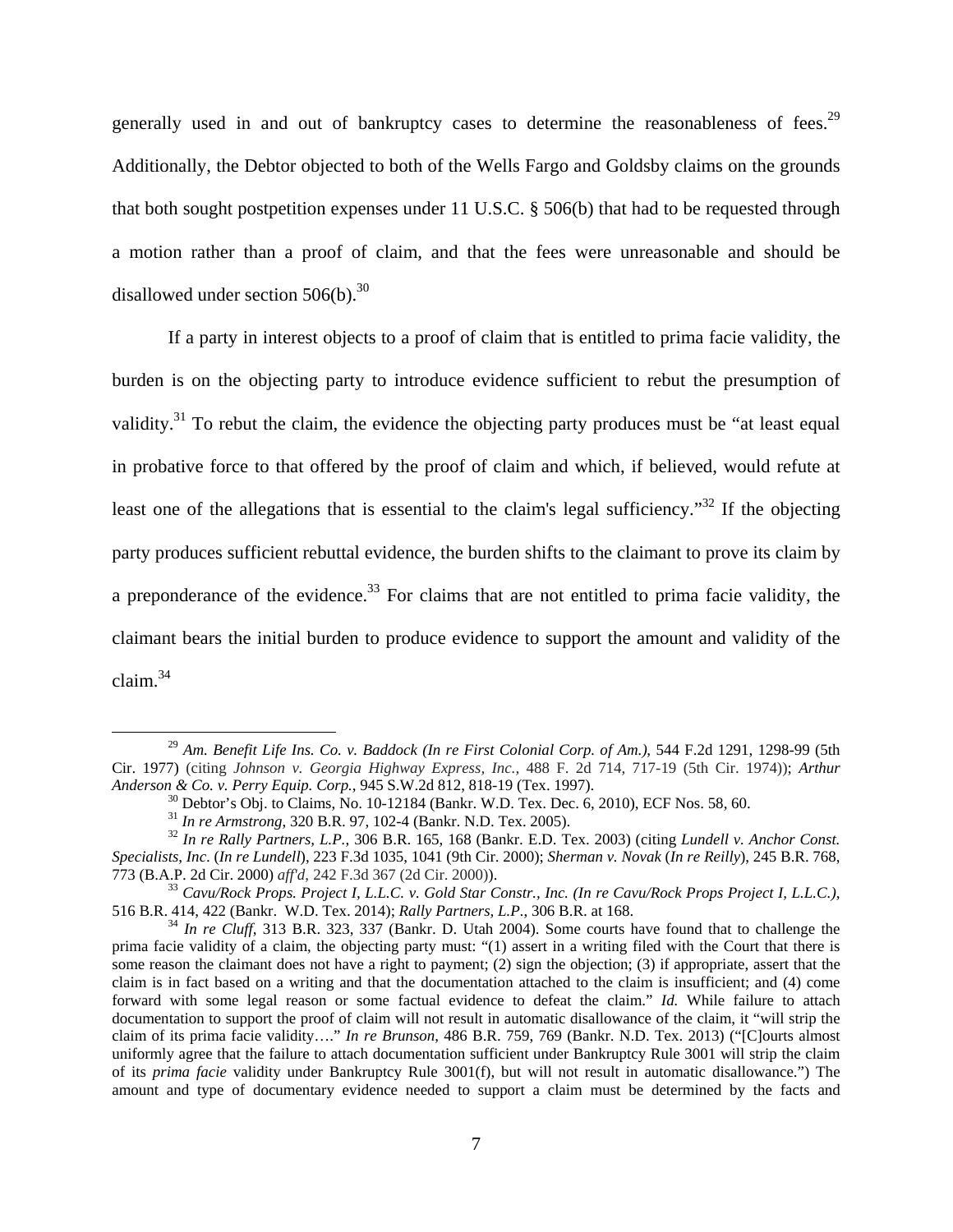Here, regardless of whether the Wells Fargo and Goldsby claims are entitled to the presumption of prima facie validity, this Court finds that the Debtor sufficiently rebutted the presumption of validity and the burden was on Wells Fargo and Goldsby to produce evidence to support their claims. As noted, Wells Fargo attached no evidence to support its claim for attorney's fees.<sup>35</sup> Goldsby likewise failed to attach documentation to support her claim.<sup>36</sup> In its objections to the claims, the Debtor argued that the fees and commission were not reasonable,  $37$ "which, if believed, would refute at least one of the allegations that is essential to the [claims'] legal sufficiency<sup>38</sup> under section 506, and as we shall see, under section 502 as well. In other words, since Wells Fargo and Goldsby merely asserted that the Debtor owed fees and provided no evidence to support the amounts owed, the Debtor's assertion that the amounts claimed were too high was "at least equal in probative force" to the evidence in the claims.<sup>39</sup> Therefore, the burden of production shifted to Wells Fargo and Goldsby to adduce evidence to support their  $claims<sup>40</sup>$ 

## **2. Both parties sufficiently raised their section 502 arguments before the Claim Objection Hearing.**

The next questions are whether Wells Fargo and Goldsby sufficiently and timely raised section 502 as a basis for allowance of their claims, and whether the Debtor adequately objected to allowance under section 502. As the Debtor pointed out in its post-remand brief, Wells Fargo

circumstances of the individual case. *In re Burkett, III*, 329 B.R. 820, 829 (Bankr. S.D. Ohio 2005) (citation omitted) ("Unfortunately, the actual documentary evidence needed to establish and verify the claim cannot be reduced to a

<sup>&</sup>lt;sup>35</sup> Wells Fargo's Claim, No. 10-12184 (Bankr. W.D. Tex. Dec. 6, 2010), Claims Register, Claim No. 6.

<sup>&</sup>lt;sup>36</sup> Goldsby's Claim, No. 10-12184 (Bankr. W.D. Tex. Dec. 6, 2010), Claims Register, Claim No. 5.

<sup>&</sup>lt;sup>37</sup> Debtor's Obj. to Wells Fargo Claim, 10-12184 (Bankr. W.D. Tex. Dec. 6, 2010), ECF No. 60 at 4.

<sup>&</sup>lt;sup>38</sup> *In re Rally Partners, L.P.*, 306 B.R. 165, 168 (Bankr. E.D. Tex. 2003).<br><sup>39</sup> *Id* 

<sup>&</sup>lt;sup>40</sup> Arguably, the Debtor's assertion that Goldsby's commission is not reasonable was insufficient to shift the burden of production to Goldsby on her section 502 claim because under section 502 the claim need not be reasonable, just enforceable. However, the distinction is irrelevant because this Court finds that Goldsby sufficiently supported her claim by producing evidence in subsequent filings and at the Claim Objection Hearing.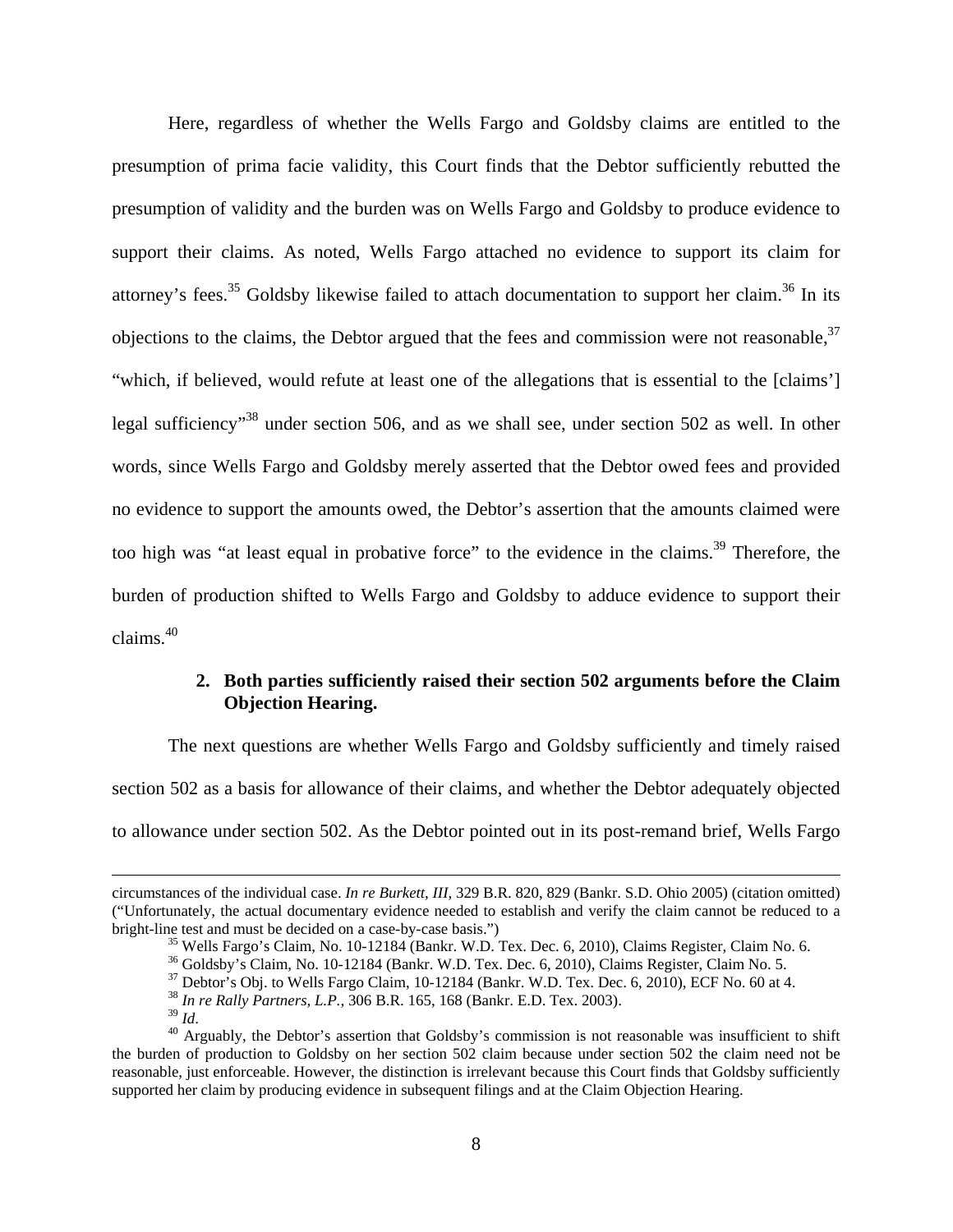and Goldsby requested only a secured claim for their fees in their proofs of claim; they requested unsecured claims for the first time at the Disclosure Statement hearing, and never amended their proofs of claim to assert unsecured claims.41 However, the Debtor has not objected to the requests by Wells Fargo and Goldsby for unsecured claims on the ground that they did not properly assert them, and cannot seriously argue that it did not have notice that Wells Fargo and Goldsby wanted their fees allowed as unsecured claims. In fact, when the Debtor became aware of the alternate argument made by Wells Fargo and Goldsby for allowance under section 502, the Debtor amended its plan of reorganization to provide for the contingency that this Court would allow the fees and commission as unsecured claims.<sup>42</sup>

But did the Debtor properly raise an objection to allowance of the claims under section 502? In their post-remand brief, Wells Fargo and Goldsby correctly point out that the Debtor's original objections to their claims did not mention section 502.<sup>43</sup> However, the Debtor later filed a brief in support of its objections raising, albeit for the first time, the argument that the claims should be disallowed under section  $502(b)(1)$ .<sup>44</sup> Then, the next day, the Debtor filed an amended brief in support of its objections.<sup>45</sup> In the amended brief, the Debtor further elaborated on its argument that the claim should be disallowed under section  $502(b)(1)$ .<sup>46</sup> Specifically, the Debtor argued that Goldsby's claim is an entirely postpetition claim that cannot be recovered under

<sup>&</sup>lt;sup>41</sup> Debtor's Post-Remand Brief on Pleading Requirements, 10-12184 (Bankr. W.D. Tex. Jan. 8, 2015), ECF No. 210 at 6. 42*Id.* 

<sup>&</sup>lt;sup>43</sup> Wells Fargo's Post-Remand Brief on Pleading Requirements, 10-12184 (Bankr. W.D. Tex. Dec. 30, 2014), ECF No. 209 at 1. 44 Debtor's Brief in Support of Obj. to Claims, 10-12184 (Bankr. W.D. Tex. Jan. 20, 2011), ECF No. 94 at

<sup>2. 45</sup> Debtor's Amended Brief in Support of Obj. to Claims, 10-12184 (Bankr. W.D. Tex. Jan. 21, 2011), ECF

No. 96 at 2, 10-11. 46 *Id.*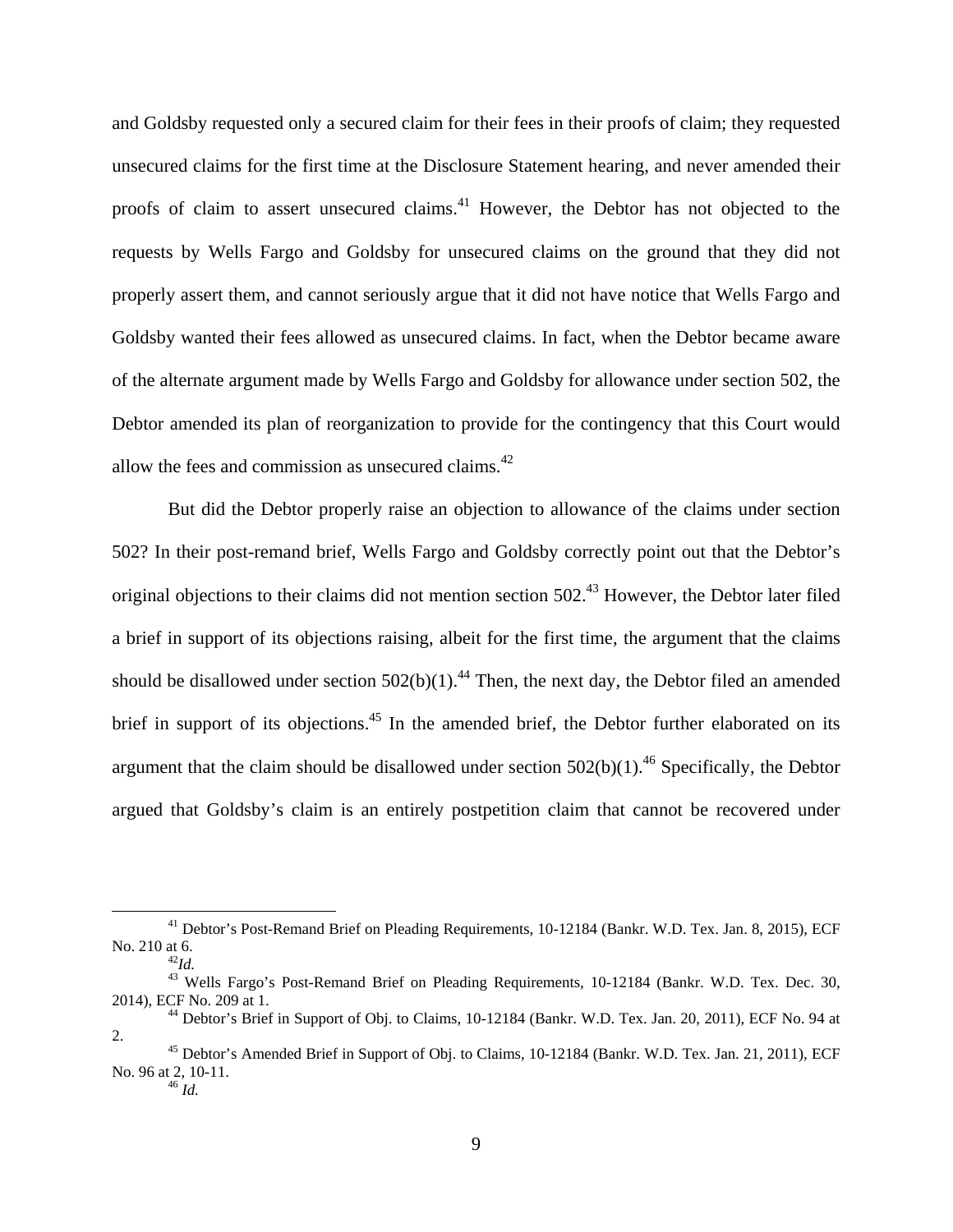section 502.<sup>47</sup> As to Wells Fargo, the Debtor noted in this amended brief that at the hearing on the Debtor's disclosure statement, Wells Fargo indicated that it would seek allowance of the disputed fees and expenses as an unsecured claim if those charges were denied as a secured claim and went on to argue that a determination that Wells Fargo's fees are unreasonable under section 506(b) precludes recovery under section  $502(b)$ .<sup>48</sup>

This amended brief is more than enough to put section 502 allowance in play under the Fifth Circuit's decision in *Southland Corp. v. Kilgore & Kilgore (In re Southland Corp.).*49 In *Southland*, the creditors argued that the debtor never properly objected to their claim for attorney's fees because the debtor did not formally specify that the Texas Civil Practice and Remedies Code did not provide for recovery of the fees.<sup>50</sup> The Fifth Circuit found that the debtor properly objected on that basis in a letter brief, filed before the hearing, and at a second hearing on the claims objection.<sup>51</sup> The Fifth Circuit noted that Rule 3007 only says that the objection must be in writing and filed with the court, and found this requirement satisfied in that the amended objection to claim put the creditor on notice of a dispute, and the letter brief specified the legal theory behind the challenge.52 If a letter was sufficient in *Southland*, then clearly the brief and amended brief filed by the Debtor here were enough to raise the section 502 objection. Furthermore, both parties argued the section 502 issue at the Claim Objection Hearing and "[t]he federal rules provide for belated and even implied amendment of pleadings to include issues in

<sup>&</sup>lt;sup>47</sup> Debtor's Amended Brief in Support of Obj. to Claims, 10-12184 (Bankr. W.D. Tex. Jan. 21, 2011), ECF No. 96 at 2-5*.* <sup>48</sup> *Id.* at 6-7*.* The Debtor also pointed out that Wells Fargo failed to designate any exhibits for the hearing

on the Objections to Claim, as required by the Local Rules for the Western District of Texas, and so would not be able to meet its burden of proof at the hearing. *Id.* at 6.

<sup>&</sup>lt;sup>49</sup> 19 F.3d 1084, 1087 (5th Cir. 1994).<br><sup>50</sup> *Id.* at 1087.

<sup>50</sup> *Id.* at 1087. 51 *Id.* <sup>52</sup> *Id.* at 1087 n.1.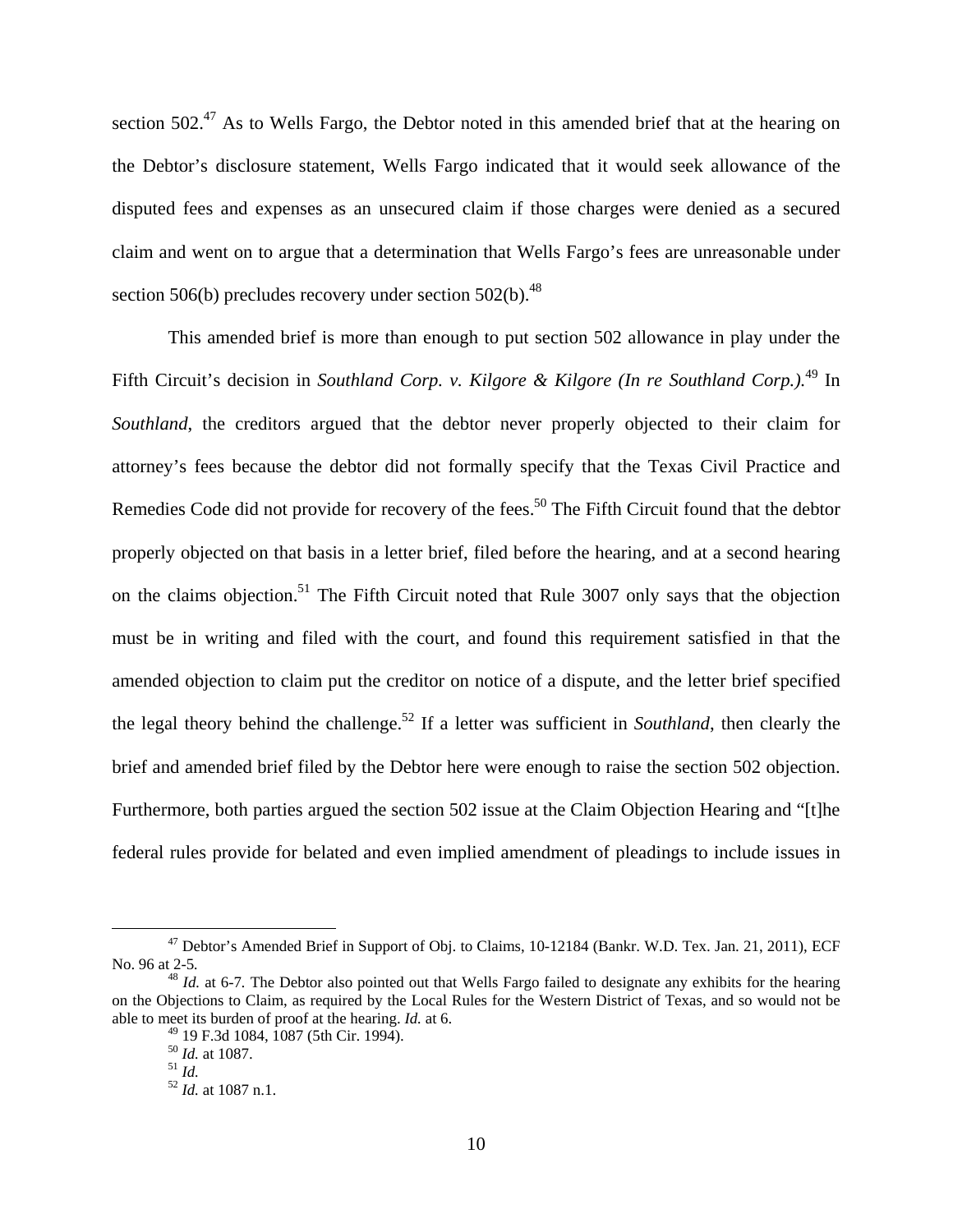fact tried."53 In fact, Judge Gargotta, the judge previously assigned to this case, mentioned section 502 in discussing the burden of proof with the parties at the start of the Claims Objection Hearing,54 and expressly ruled on Wells Fargo's section 502 claim in his oral ruling on the claims objections.55 Therefore, this Court finds that the section 502 issue was more than adequately raised by both parties, and was properly before this Court at the Claim Objection Hearing.

## **3. Wells Fargo did not provide evidence to support the enforceability of its claim under applicable state law; Goldsby did.**

 When a party in interest objects to a claim, the court must determine the amount of the claim as of the date the bankruptcy petition was filed and allow the claim unless it falls under one of nine exceptions.<sup>56</sup> The only exception relevant here is found in section  $502(b)(1)$ —"such claim is unenforceable against the debtor and property of the debtor under any agreement or applicable law for a reason other than because such claim is contingent or unmatured."<sup>57</sup> According to the Supreme Court, section 502(b)(1) should be interpreted "with the settled principle that '[c]reditors' entitlements in bankruptcy arise in the first instance from the underlying substantive law creating the debtor's obligation, subject to any qualifying or contrary provisions of the Bankruptcy Code.' That principle requires bankruptcy courts to consult state law in determining the validity of most claims."<sup>58</sup>

 <sup>53</sup> *Ciesla v. Harney Mgmt. Partners (In re KLN Steel Products Co., L.L.C.)*, 506 B.R. 461, 477 (Bankr. W.D. Tex. 2014). This Court recognizes that the issue in *Ciesla* was decided under Bankruptcy Rule 7015, which is not applicable to contested matters like claim objections. *See* Fed. R. Bankr. P. 9014. However, the rationale should apply with even greater force to contested matters, which are usually faster paced and less formal than adversary proceedings.<br><sup>54</sup> Claim Objection Hr'g Tr. 29-30, 10-12184 (Bankr. W.D. Tex. Jan. 27, 2011), ECF No. 137.

<sup>55</sup> Oral Ruling Tr. 14, 10-12184 (Bankr. W.D. Tex. Feb. 28, 2011), ECF No. 129.

<sup>56 11</sup> U.S.C. § 502(b); *Travelers Cas. & Sur. Co. of Am. v. Pac. Gas & Elec. Co.*, 549 U.S. 443, 449 (2007). 57 11 U.S.C. § 502(b)(1).

<sup>58</sup> *Travelers*, 549 U.S.at 450 (citation omitted).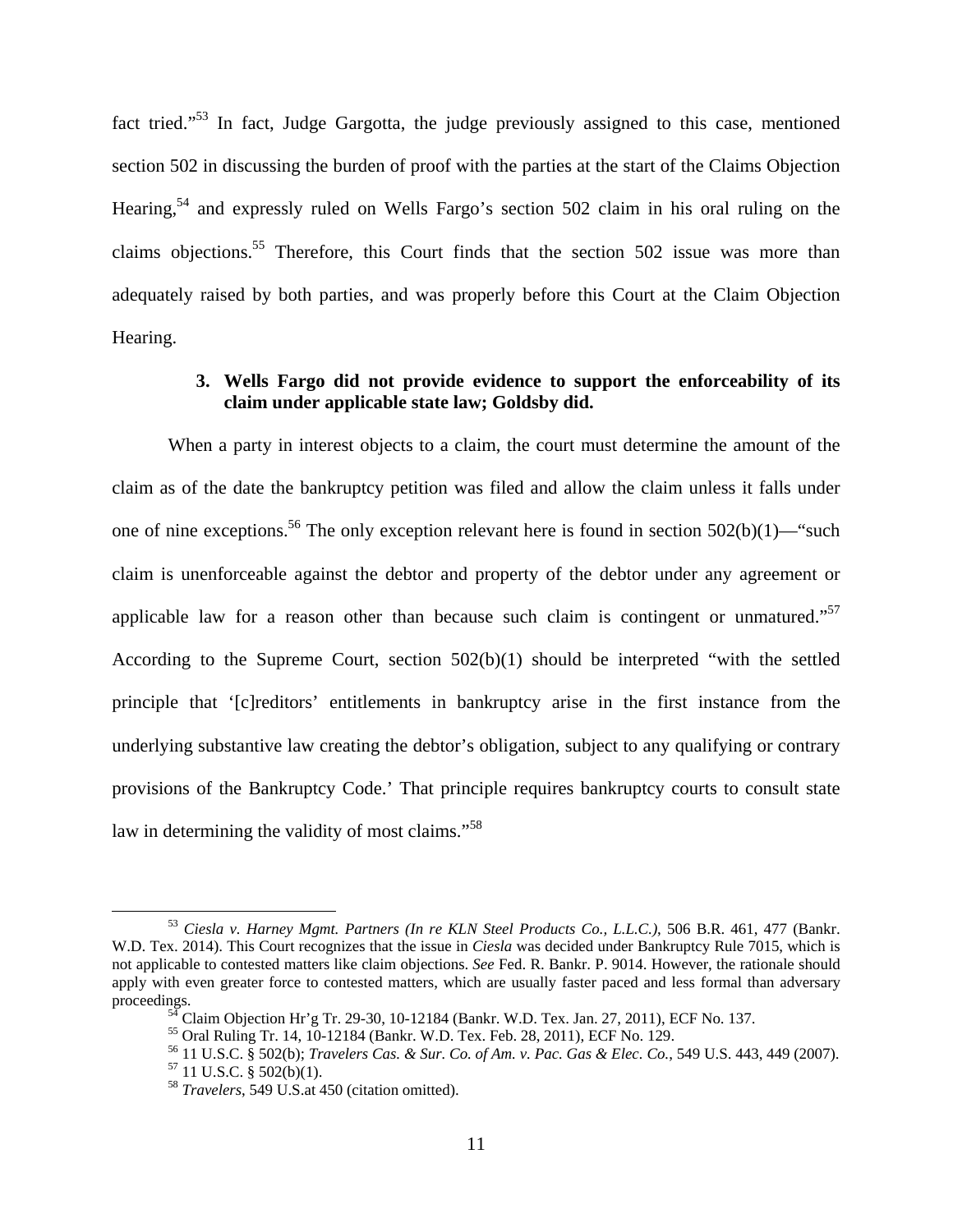Here, the "underlying substantive law" comes from Texas. As to Wells Fargo's claim for attorney's fees, Texas law requires that the fees be reasonable.<sup>59</sup> Factors that courts consider to determine if fees are reasonable under Texas law include, among other things:

(1) the time and labor required, the novelty and difficulty of the questions involved, and the skill requisite to perform the legal service properly;

(2) the fee customarily charged in the locality for similar legal services;

(3) the amount involved and the results obtained; and

(4) the experience, reputation, and ability of the lawyer or lawyers performing the services<sup>60</sup>

Without evidence on these factors, this Court "has no meaningful way to determine if the fees were in fact reasonable and necessary."61

To support its request for fees, Wells Fargo called Amy Planty ("Planty") to testify in her capacity as vice president and loan adjuster for Wells Fargo.<sup>62</sup> But she only testified that Wells Fargo was billed \$83,327 in legal fees before the foreclosure sale.<sup>63</sup> This testimony was insufficient. Wells Fargo needed to produce some form of record or testimony showing what services were rendered, what hourly rate was charged, how these fees were commensurate with the benefit provided to the client, and who provided the services, in order for this Court to determine whether the fees were reasonable under the circumstances of this case, and so enforceable under Texas law.64

 <sup>59</sup> *Wells Fargo Bank, N.A. v. 804 Congress, L.L.C. (In re 804 Congress, L.L.C.)*, 756 F.3d 368, 377-78 (5th

Cir. 2014) (citing *Garcia v. Gomez*, 319 S.W.3d 638, 646 (Tex. 2010)). <sup>60</sup> *Arthur Anderson & Co. v. Perry Equip. Corp.*, 945 S.W.2d 812, 818 (Tex. 1997) (citing Tex. Disciplinary R. Prof. Conduct 1.04, reprinted in Tex. Gov't Code, tit. 2, subtit. G app. (State Bar Rules, art. X, § 9)).<br><sup>61</sup> *Id.* at 819.<br><sup>62</sup> Claim Objection Hr'g Tr. 77, 10-12184 (Bankr. W.D. Tex. Jan. 27, 2011), ECF

<sup>&</sup>lt;sup>64</sup> *Wells Fargo Bank, N.A. v. 804 Congress, L.L.C. (In re 804 Congress, L.L.C.), 756 F.3d 368, 377-78 (5th* Cir. 2014) ("We note that even if Texas law governed the issue of attorney's fees, the Supreme Court of Texas has recognized that a noteholder can be limited to reasonable attorney's fees notwithstanding a clause in the note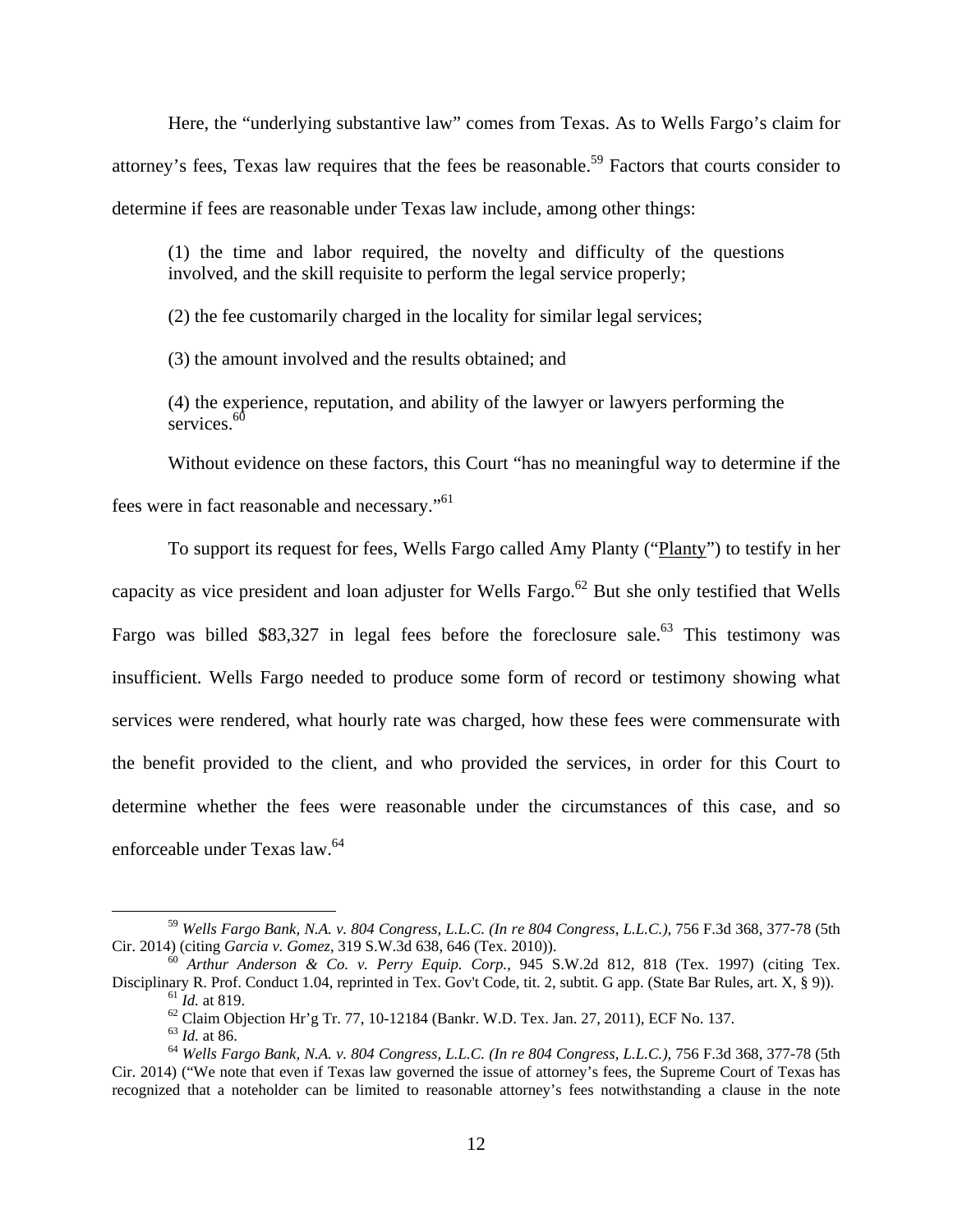Wells Fargo admitted that it chose not to produce detailed fee evidence for "tactical" reasons because its strategy was to challenge the jurisdiction of the bankruptcy court.<sup>65</sup> This is a tactical decision Wells Fargo will now have to live with. Concluding that the claim is unenforceable under state law, this Court concurs with and adopts Judge Gargotta's prior ruling that Wells Fargo's claim for attorney's fees under section 502 is denied because Wells Fargo provided no evidence to support the reasonableness of the fees requested. <sup>66</sup>

 However, it appears that Judge Gargotta did not rule on Goldsby's request for allowance of the remainder of her commission as an unsecured claim under section  $502$ ,  $67$  and so this Court will now do so. Unlike Wells Fargo, Goldsby provided ample and undisputed documentation to support her claim in response to the Debtor's Motion to Authorize Distribution of Proceeds by

66 Oral Ruling Tr. 14, 10-12184 (Bankr. W.D. Tex. Feb. 28, 2011), ECF No. 129, *see* transcript excerpt below at note 67.

<sup>67</sup> *Id*:

MR. SATHER: Your Honor, is that the Court's ruling on the claims objections as well?

THE COURT: On the claims objection, as I understood it, there was also in there -- your argument was that if I disallowed it as it related to the collateral, there was still the question as raised by Mr. Valdes why that couldn't be an unsecured claim. Correct?

MR. SATHER: Yes, your Honor.

THE COURT: And your argument was, as I understand it, well if you can't prove it up as an over-secured claim, you can't prove it up as an unsecured claim. Correct?

MR. SATHER: That is correct. But if it's denied as not reasonable, it can't be allowed as an unsecured claim.

THE COURT: And that's correct. And reluctantly, I will say, reluctantly, that's the finding of the Court, that it can't be allowed as an unsecured claim either **because there's not the proper proof** for the Court to allow it.

*Id.* The highlighted language clearly refers to the lack of evidence submitted by Wells Fargo, but could not apply to Goldsby, as she did introduce substantial evidence in support of her claim.

obligating payment of a specified percentage of the loan at attorney's fees to the noteholder. Under Texas law, Wells Fargo would bear the burden of demonstrating that the fees it requested were reasonable.") (citing *Garcia v. Gomez*, 319 S.W.3d 638, 646 (Tex. 2010); *F.R. Hernandez Constr. & Supply Co. v. Nat'l Bank of Commerce of Brownsville*, 578 S.W.2d 675, 676-77 (Tex. 1979)). *See also Schwertner Backhoe Servs., Inc. v. Kirk (In re Kirk)*, Adv. No. 11-01239, 2015 WL 402995 at \*7-8 (Bankr. W.D. Tex. 2015) (citing *Arthur Anderson & Co. v. Perry Equip. Corp.*, 945 S.W.2d 812, 818 (Tex. 1997)).<br><sup>65</sup> Remand Hr'g Oral Argument at 10:20-22, 10-12184 (Bankr. W.D. Tex. Dec. 18, 2014).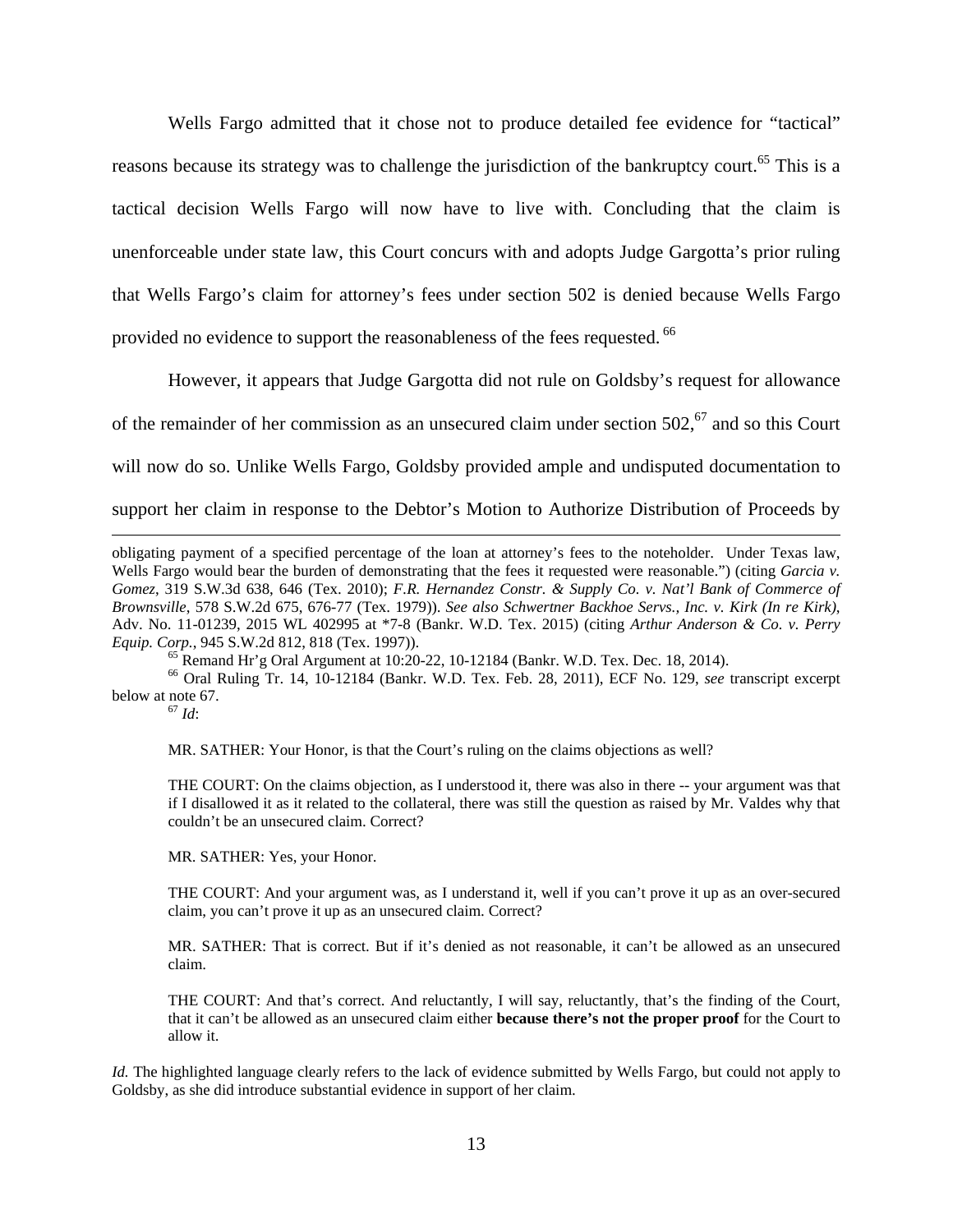including as exhibits the Deed of Trust, which set out her five percent commission, and the document appointing her as substitute trustee.<sup>68</sup> Then, at the Claim Objection Hearing, Goldsby testified that she was appointed substitute trustee by Wells Fargo and directed to sell the Property at foreclosure.<sup>69</sup> During her testimony, Goldsby read into the record the section of the Deed of Trust that provided for her five percent commission.<sup>70</sup> She stated that five percent of the \$4.355 million foreclosure sale price was  $$217,750$ .<sup>71</sup> This evidence is more than sufficient to establish Goldsby's claim under the "underlying substantive law" of Texas.<sup>72</sup>

Additionally, the Debtor agreed to the five percent commission by signing the Deed of Trust. Furthermore, the Debtor, as discussed below, conceded at the remand hearing that the five percent commission is reasonable and limited its objection to the legal argument that disallowing the remainder of Goldsby's commission as unreasonable under section 506 prevents her from collecting it as an unsecured claim under section  $502<sup>73</sup>$  Based on this, and on the evidence submitted to support the claim at the Claim Objection Hearing, this Court finds that Goldsby is entitled to the remainder of her commission as an unsecured claim under section 502 because the commission is enforceable against the Debtor under the Deed of Trust and state law.<sup>74</sup>

 <sup>68</sup> Goldsby Resp. to Debtor's Mtn to Disburse Funds, 10-12184 (Bankr. W.D. Tex. Jan. 7, 2011), ECF No. 87, Ex. A, at 4.  $^{69}$  Claim Objection Hearing Tr. 32, 10-12184 (Bankr. W.D. Tex. Jan. 27, 2011), ECF No. 137.  $^{70}$  *Id.* at 45.

*Ti Id.* at 45.<br>*71 Id.*<br><sup>72</sup> Wells Fargo Bank N.A. v. 804 Congress, L.L.C (In re 804 Congress, L.L.C.), 756 F.3d 368, 376 n. 30 (5th Cir. 2014) (citing *Adams v. First Nat'l Bank of Bells/Savoy*, 154 S.W.3d 859, 874 (Tex.App.-Dallas 2005, no pet.) (enforcing five-percent commission provision)). *See also Airline Commerce Bank v. Commercial Credit Corp.*, 531 S.W.2d 171, 176 (Tex.App.-Houston [14th Dist.] 1975, writ ref'd n.r.e.) (same)).

 $^{73}$  Remand Hr'g Oral Argument at 10:24, 10-12184 (Bankr. W.D. Tex. Dec. 18, 2014).

<sup>&</sup>lt;sup>74</sup> See cases cited at note 72 above.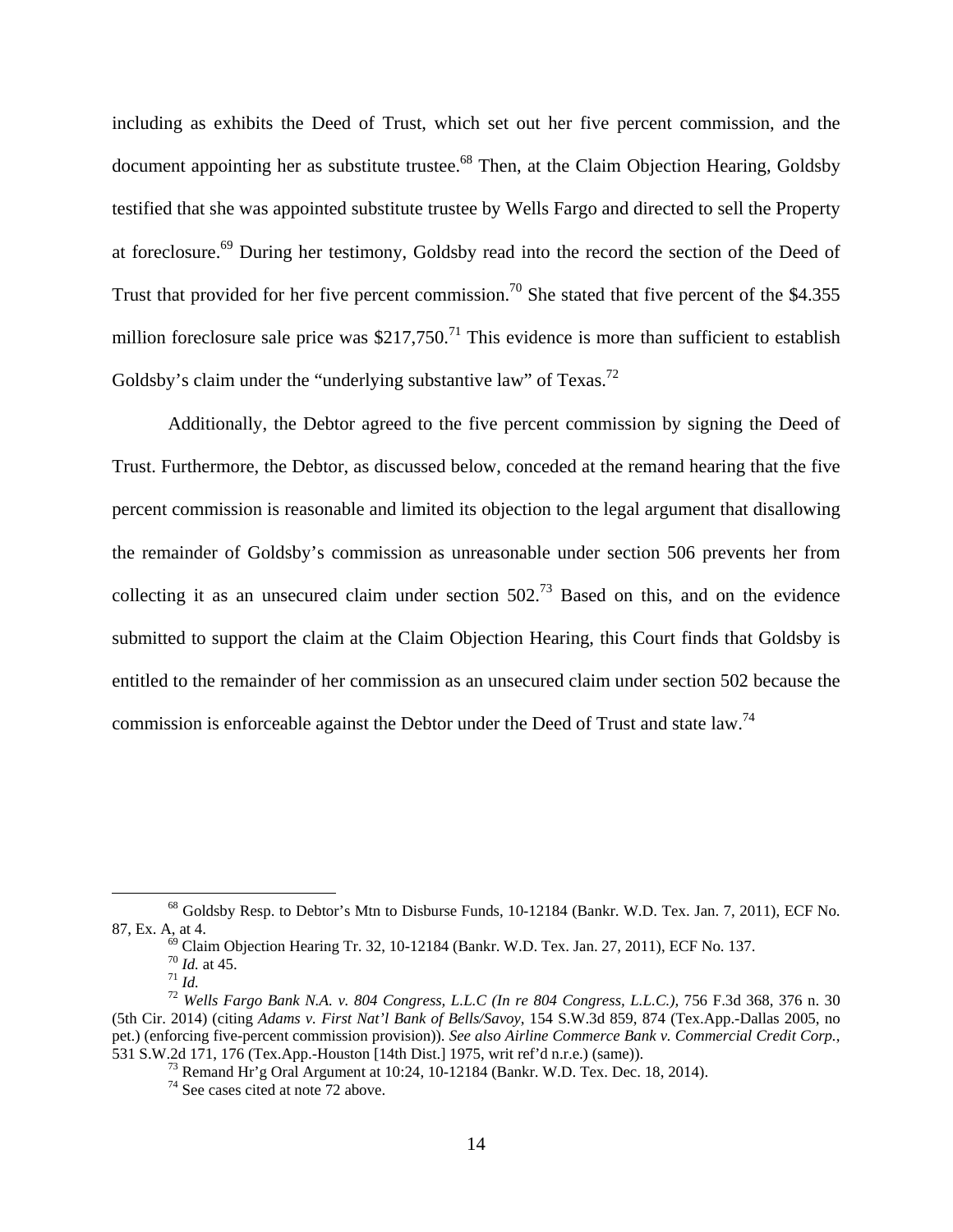## **B. Can Goldsby's Remaining Commission be Allowed Under Section 502 After it was Ruled Unreasonable Under Section 506?**

Finally, this Court addresses the issue of whether Judge Gargotta's prior determination that only \$7,500 of the Goldsby commission can be allowed under section 506 means that the balance of the contractually agreed commission cannot be allowed as an unsecured claim under section 502.<sup>75</sup> As the Fifth Circuit noted while remanding the case back to this Court, the First, Eleventh, and Ninth Circuits have determined that disallowance under section 506 does not foreclose allowance under section  $502<sup>76</sup>$  and that might be a sufficient answer for this Court. However, the Fifth Circuit also noted that those appellate decisions could be in tension with the Supreme Court's decision in *United Savings Ass'n of Texas v. Timbers of Inwood Forest Associates, Ltd*. 77 In addition, two Texas bankruptcy judges, including one from this District, have written thoughtful opinions concluding that attorney's fees can only be allowed under section 506, and not under section 502<sup>78</sup> In light of these conflicting considerations and the Fifth Circuit's discussion of these authorities, this Court looks at the issue anew.

At the outset, it is not clear whether Judge Gargotta treated the Goldsby commission as attorney's fees, or as a different kind of fee or cost. Goldsby testified that if the commission is

<sup>&</sup>lt;sup>75</sup> Although this threshold legal issue might more logically have been addressed first, before the application of section 502 to the facts, the Court reversed the order of the discussion to make sure, as instructed by the Fifth Circuit, that the record on the section 502 issue was adequately developed. *Wells Fargo Bank N.A. v. 804 Congress, L.L.C (In re 804 Congress, L.L.C.),* 756 F.3d 368, 380 (5th Cir. 2014). 76 *Id.* at 378-80 (citing *UPS Capital Bus. Credit v. Gencarelli (In re Gencarelli)*, 501 F.3d 1, 5 (1st Cir.

<sup>2007);</sup> *Welzel v. Advocate Realty Invs., L.L.C. (In re Welzel)*, 275 F.3d 1308, 1317-18 (11th Cir. 2001); *Joseph F. Sanson Inv. Co. v. 268 Ltd. (In re 268, Ltd.)*, 789 F.2d 674, 678 (9th Cir. 1986)). *See also Ogle v. Fid. & Dep. Co. of Maryland*, 586 F.3d 143, 148-49 (2d Cir. 2009) (holding that an unsecured creditor is entitled to recover postpetition attorney's fees that were authorized by an otherwise enforceable prepetition contract); *Official Comm. of Unsecured Creditors v. Dow Corning Corp. (In re Dow Corning Corp.)*, 456 F.3d 668, 683 (6th Cir. 2006) (holding that "unsecured creditors may recover their attorneys' fees, costs and expenses from the estate of a solvent debtor where they are permitted to do so by the terms of their contract and applicable non-bankruptcy law.")

<sup>&</sup>lt;sup>7</sup> 804 Congress, L.L.C., 756 F.3d at 379 (citing *United Savings Ass'n of Texas v. Timbers of Inwood Forest Assocs.,* 484 U.S. 365, 372-73 (1988)).

<sup>78</sup> *See In re Seda France, Inc.,* No. 10-12948, 2011 WL 3022563 at \*1 (Bankr. W.D. Tex. July 22, 2011); *Pride Cos., L.P. v. Johnson (In re Pride Cos., L.P.)*, 285 B.R. 366 (Bankr. N.D. Tex. 2002).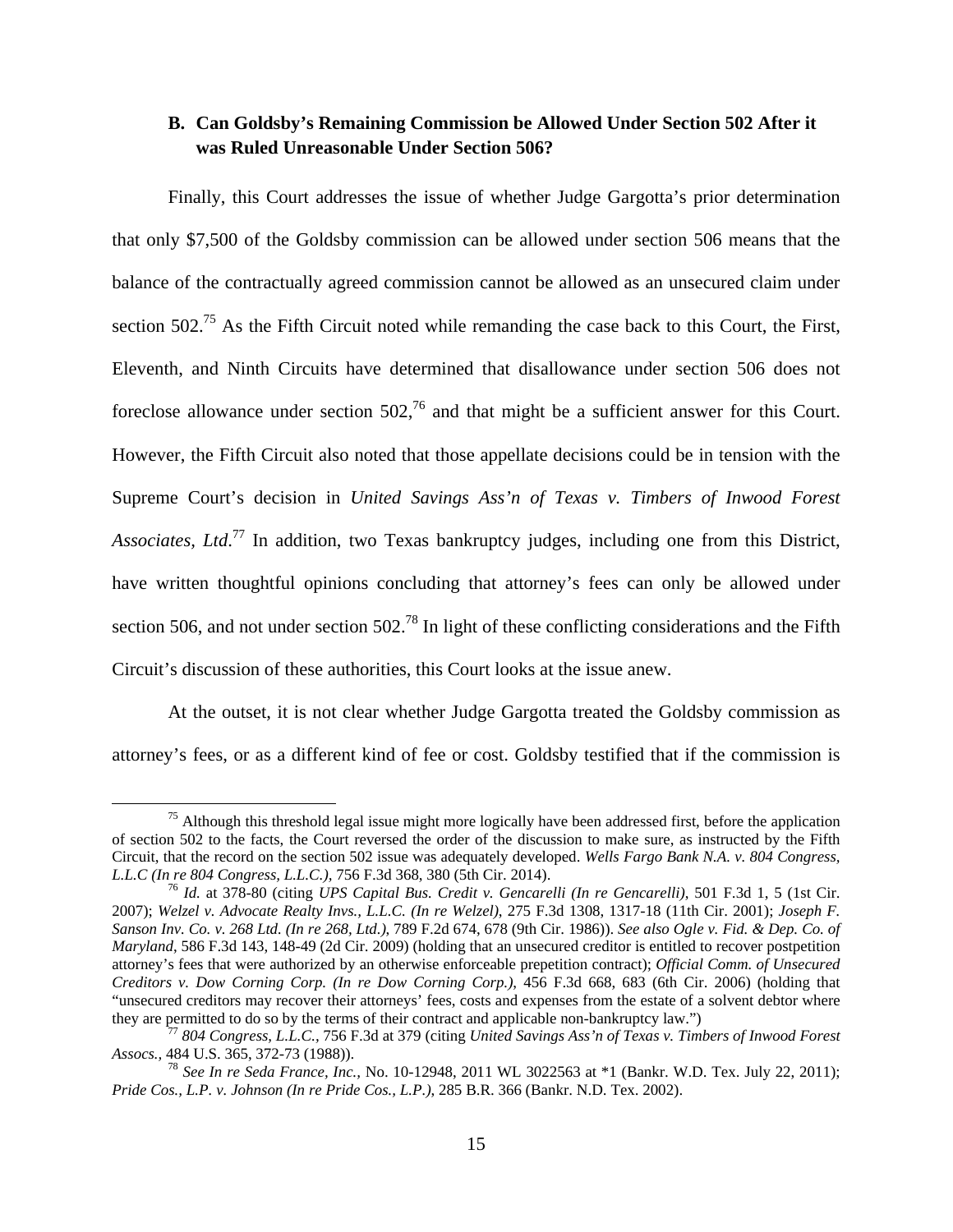allowed and paid, it will be paid to her firm in the same manner as any other fees collected by the attorneys in the firm.79 However, this commission was clearly one earned in exchange for the service of conducting the foreclosure sale, and not for what would commonly be thought of as rendering legal services.<sup>80</sup> In any event, the language of sections 506 and 502 makes no distinction between attorney's fees, on the one hand, and costs, on the other, and so for purposes of this analysis, it should not matter how this Court characterizes Goldsby's commission.<sup>81</sup>

In addition to the general argument that fees disallowed under section 506 cannot be allowed under section 502, the Debtor made two other more specific arguments. In its postremand brief, the Debtor argues that the remainder of Goldsby's commission should be disallowed because postpetition attorney's fees can only be allowed under section 506(b) and Judge Gargotta already ruled that the remainder of the commission could not be allowed under section  $506(b)$ .<sup>82</sup> The Debtor also argues that the commission sought by Goldsby should be disallowed on the basis that attorney's fees cannot be allowed as unsecured claims if the services were rendered after the petition date.<sup>83</sup> Courts that have analyzed allowance of fees under sections 502 and 506 have considered both of the Debtor's arguments, as well as the application of the Supreme Court's decision in *Timbers,*84 and whether equity and policy favor disallowing

<sup>&</sup>lt;sup>79</sup> Claim Objection Hr'g Tr. 50, 10-12184 (Bankr. W.D. Tex. Jan. 27, 2011), ECF No. 137 at 50.<br><sup>80</sup> *Id.* at 45.

<sup>&</sup>lt;sup>81</sup> 11 U.S.C. §§ 502, 506; *U.S. v. Ron Pair Enters.*, 489 U.S. 235, 241-42 (1989) (finding that under section 506(b) fees, costs and charges must all be reasonable, and must be allowed by agreement).

<sup>&</sup>lt;sup>82</sup> Debtor's Post-Remand Brief, 10-12184 (Bankr. W.D. Tex. Nov. 15, 2014), ECF No. 207 at 11-12.<br><sup>83</sup> *Id.* at 10-11.

<sup>&</sup>lt;sup>84</sup> 484 U.S. 365, 372-73 (1988).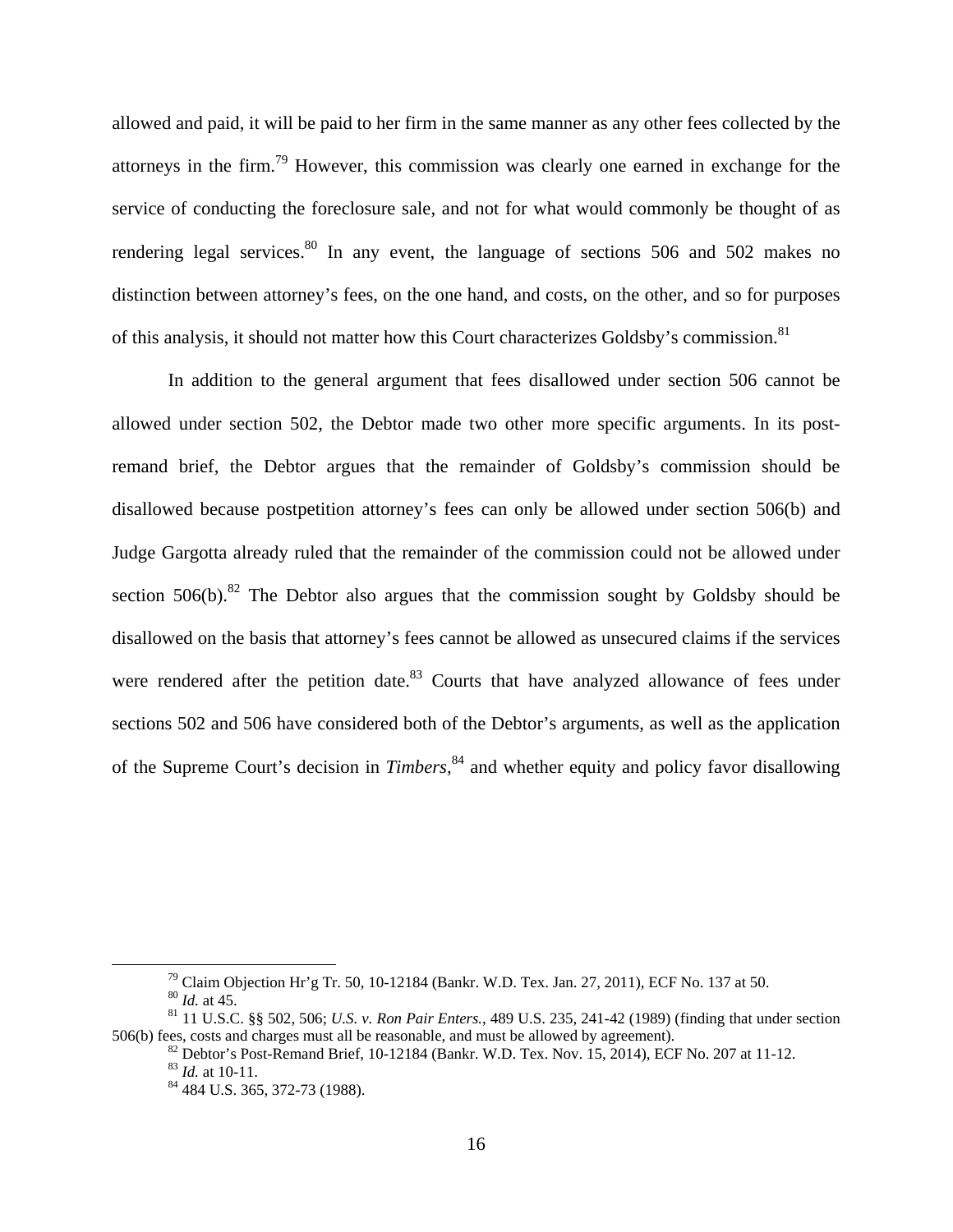fees and costs under § 502.<sup>85</sup> Therefore, this Court will address all four arguments. Notably, all of the five circuit courts that considered this issue allowed the unsecured claims.<sup>86</sup>

# **1. Section 502 governs allowance of all claims; section 506 governs allowance of secured claims.**

The Debtor's primary argument against allowance under section 502 appears to be that because section 506 states that "to the extent" a claim is oversecured, "there shall be allowed" related fees and costs under section 506(b), the only way fees and costs can be allowed is under section  $506$ <sup>87</sup>. The problems with this argument are several. First, section  $506(b)$  only addresses oversecured claims.88 In contrast, section 502 is very general – addressing the allowance or disallowance of all claims that could be filed against an estate.<sup>89</sup> As the Ninth Circuit noted in SNTL Corp. v. Centre Insurance Co. (In re SNTL Corp.),<sup>90</sup> where Congress intended to provide an exception to the general allowance provisions of section 502, it did so expressly in section 502(b), and section 506 is not one of the exceptions listed in section 502(b). <sup>91</sup>

 <sup>85</sup> *See SNTL Corp. v. Centre Ins. Co. (In re SNTL Corp.)*, 571 F.3d 826, 841-45 (9th Cir. 2009) (discussing the four primary arguments regarding allowance of an unsecured claim for attorney's fees that were incurred postpetition). 86 *Ogle v. Fid. & Dep. Co. of Maryland*, 586 F.3d 143, 148-49 (2nd Cir. 2009); *SNTL*, 571 F.3d at 841-45;

*UPS Capital Bus. Credit v. Gencarelli (In re Gencarelli)*, 501 F.3d 1, 5 (1st Cir. 2007); *Official Comm. of Unsecured Creditors v. Dow Corning Corp. (In re Dow Corning Corp.)*, 456 F.3d 668, 680-83 (6th Cir. 2006); *Welzel v. Advocate Realty Invs., L.L.C. (In re Welzel)*, 275 F.3d 1308, 1317-18 (11th Cir. 2001).<br><sup>87</sup> 11 U.S.C. § 506(b). Debtor's Post-Remand Brief, 10-12184 (Bankr. W.D. Tex. Nov. 15, 2014), ECF No.

<sup>207</sup> at 13 (quoting Scarberry, *Interpreting Bankruptcy Code Sections 502 and 506: Post-Petition Attorneys' Fees in a Post-Travelers World*, 15 Am. Bankr. Inst. Law Rev. 611 (Winter 2007)).<br><sup>88</sup> 11 U.S.C. § 506(b).

<sup>&</sup>lt;sup>89</sup> 11 U.S.C. § 502. Courts have disallowed attorney's fees, in particular, under section 502, on the basis that section 502 is not on the list of Bankruptcy Code sections that provide for allowance of attorney's fees: 11 U.S.C. §§ 506 (oversecured creditors), 330 (estate professionals), 503 (administrative claims for fees that benefit the estate), 362(k) (as part of damages for violating the stay), and 523(d) (to debtors who win actions under 523). *In re Seda France*, No. 10-12948, 2011 WL 3022563 at \*3 (Bankr. W.D. Tex. 2011); *In re Elec. Mach.*, 371 B.R. 549, 551 (Bankr. M.D. Fl. 2007); *Pride Cos., L.P. v. Johnson (In re Pride Cos., L.P.)*, 285 B.R. 366, 372 (Bankr. N.D. Tex. 2002). *But see SNTL*, 571 F.3d at 842-43. However, each of the cited sections has a very distinct purpose and, with the exception of section 330 (which is not applicable here), the allowance of attorney's fees is only one limited aspect of what those sections address. Section 502, in contrast, broadly covers all claims against the estate, and so should apply to allowance of attorneys' fees or costs outside the specific contexts addressed by those statutes.

<sup>571</sup> F.3d at 842-43.

<sup>91 11</sup> U.S.C. § 502(b); *Id*.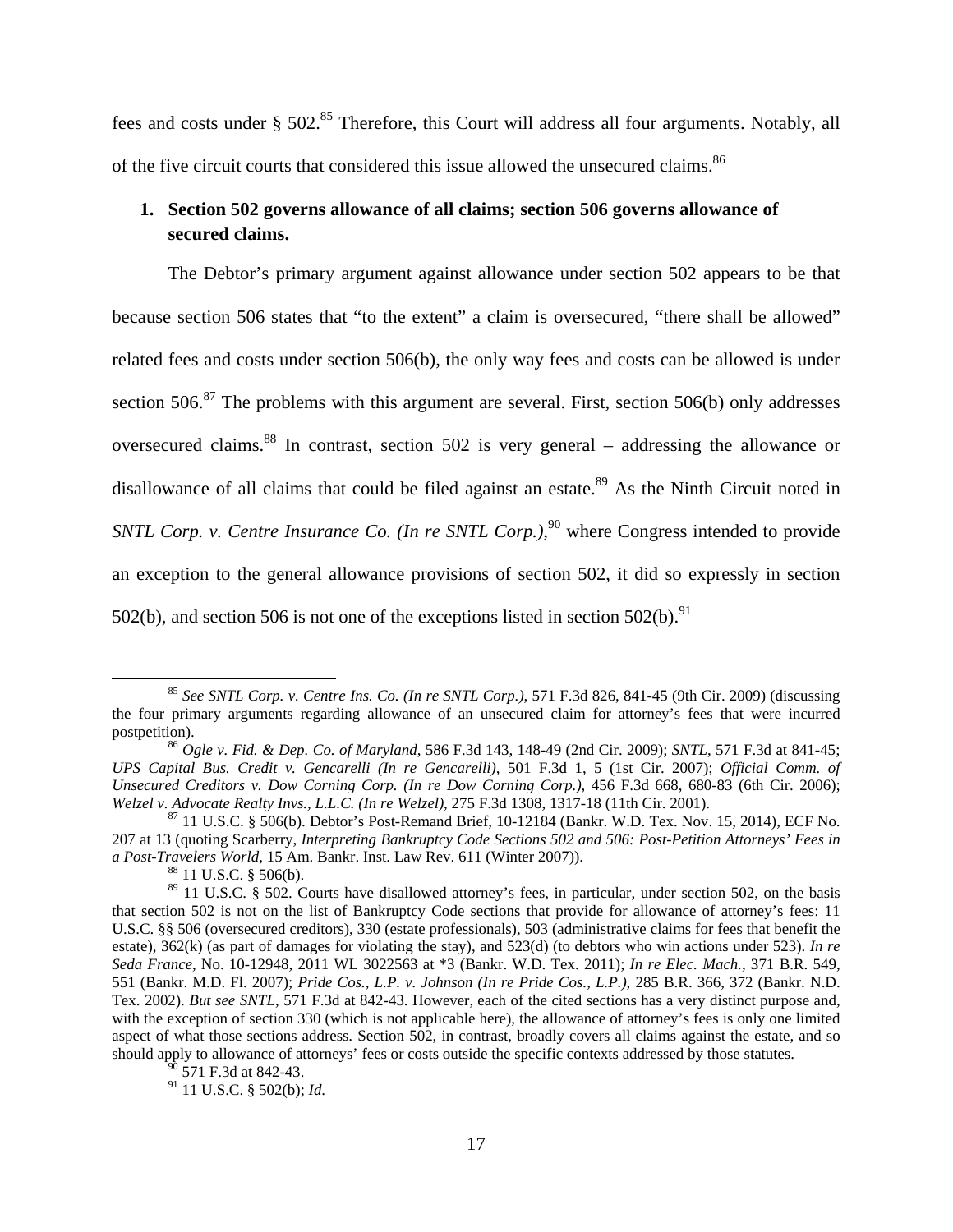Second, as discussed by the First and Ninth Circuits in *UPS Capital Business Credit v. Gencarelli (In re Gencarelli)* and *SNTL Corp*, respectively, the topic of section 506 is allowance of secured claims.<sup>92</sup> It does not say or imply that disallowance as a secured claim under section 506 constitutes disallowance under section 502. Put another way, section 502 deals with the allowance of claims in general, whereas section 506 deals with the allowance of claims *as secured claims*, and is silent on what happens to a claim that is disallowed as a secured claim.<sup>93</sup>

Third, the Supreme Court's unanimous opinion in *Travelers Casualty & Surety Co. of America v. Pacific Gas & Electric Co.*94 is instructive. The *Travelers* decision overturned a judge made rule, the *Fobian* rule, in the Ninth Circuit that had held that attorney's fees could not be recovered for litigating bankruptcy issues.<sup>95</sup> The Supreme Court looked to the text of section 502, and to the definition of claim in section  $101(5)(A)$ , and concluded that courts should allow claims against the estate if the claims are enforceable under substantive nonbankruptcy law, unless the enumerated exceptions contained in section  $502(b)$  apply.<sup>96</sup> The Supreme Court then looked at the attorney's fees at issue and determined that because the attorney's fees were enforceable under nonbankruptcy law, and not included within the exceptions contained in section 502(b), they should have been allowed. $97$ 

 <sup>92</sup> *SNTL Corp. v. Centre Ins. Co. (In re SNTL Corp.)*, 571 F.3d 826, 842-43 (9th Cir. 2009); *Gencarelli v. UPS Capital Bus. Credit (In re Gencarelli)*, 501 F.3d 1, 5 (1st Cir. 2007).

<sup>&</sup>lt;sup>93</sup> *SNTL*, 571 F.3d at 842 ("Section 502(b), which applies to claims generally, does disallow unmatured interest (see 11 U.S.C. § 502(b)(2)); it does not specifically disallow attorneys' fees of creditors or certain other charges. Section 506(b), on the other hand, specifies what may be included in a secured claim."); *Gencarelli*, 501 F.3d at 5 ("There is universal agreement that whereas section 506 furnishes a series of useful rules for determining whether and to what extent a claim is secured (and, therefore, entitled to priority), it does not answer the materially different question of whether the claim itself should be allowed or disallowed..... Rather, the general rules that govern the allowance or disallowance of claims are set out in section 502." (internal citation omitted)).

<sup>&</sup>lt;sup>94</sup> 549 U.S. 443 (2007).

<sup>95</sup> *Id.* at 452-53 (abrogating *Fobian v. Western Farm Credit Bank (In re Fobian)*, 951 F.2d 1149 (9th Cir.

<sup>1991)). 96</sup> *Id.*at 449-51. 97 *Id.* at 450-54.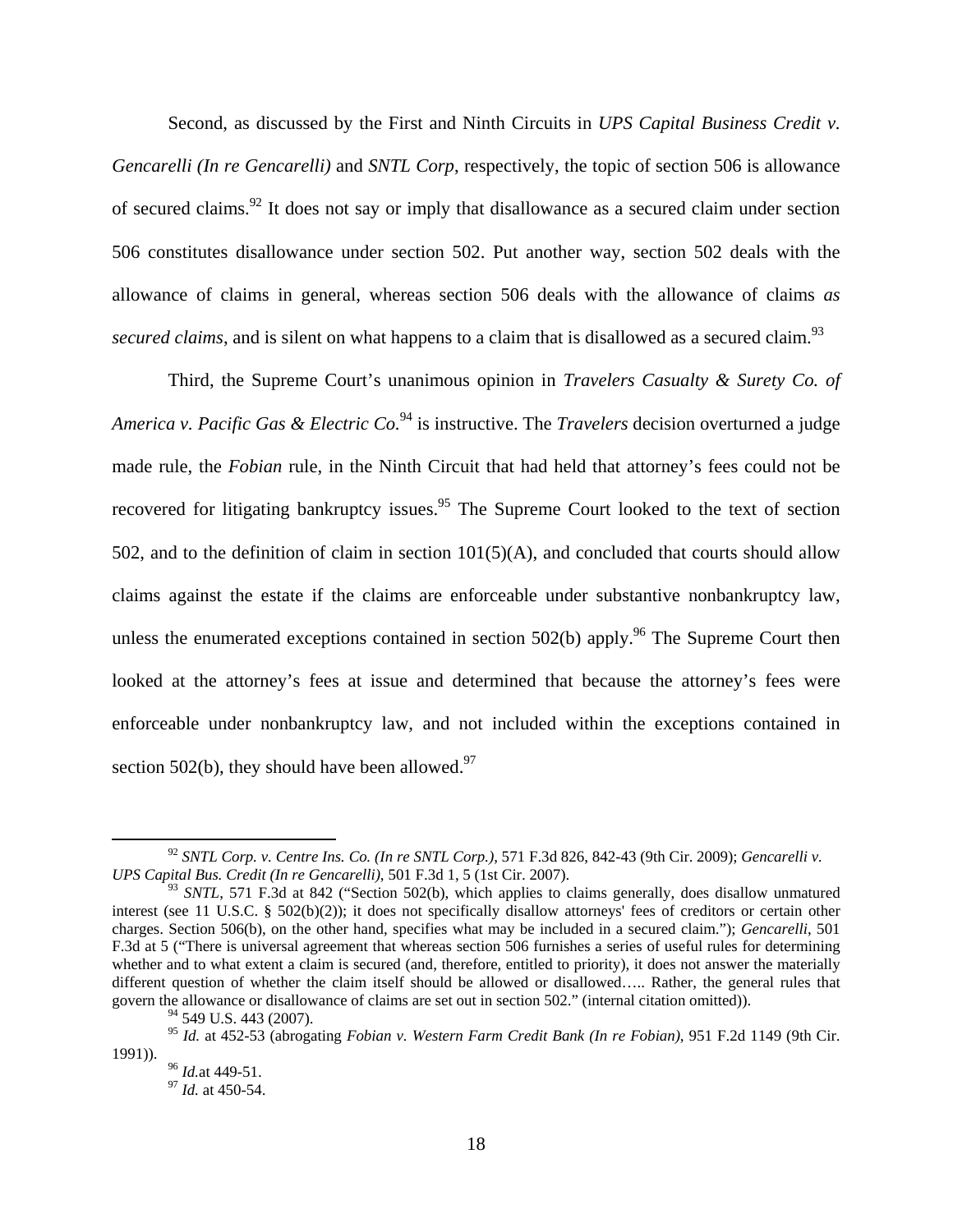Here, Goldsby's commission is enforceable under the Deed of Trust and state law, and does not fall under any of the other section 502(b) exceptions; thus, under the Supreme Court's analysis in *Travelers*, it should be allowed. Although the Supreme Court in *Travelers* expressly did not rule on whether a section  $506(b)$  ruling precludes allowance under section  $502$ ,  $98$  the Supreme Court's instruction to apply substantive law to determine the enforceability of the claim under section 502, together with the settled rule that a federal law test of "reasonableness" applies to allowance under section  $506(b)$ ,<sup>99</sup> establishes that different tests apply under sections 502 and 506.<sup>100</sup> And this follows as they are different statutes designed to accomplish different purposes. This disposes of the Debtor's argument that the portion of the commission deemed "unreasonable" under section 506 cannot be allowed under section 502. The test under section 502 is not whether the commission is reasonable; but rather, whether the commission is enforceable,<sup>101</sup> and the enforceability of the commission was conceded by the Debtor at the postremand hearing:

THE COURT: 5% is generally reasonable for real estate transactions regardless of how much time was spent.

MR. SATHER: Yes.

<sup>98</sup> *Travelers Cas. & Sur. Co. of Am. v. Pac. Gas & Elec. Co.*, 549 U.S. 443, 455 (2007). 99 *Welzel v. Advocate Realty Invs., L.L.C. (In re Welzel)*, 275 F.3d 1308, 1315 (11th Cir. 2001) (citing *First W. Bank & Trust v. Drewes (In re Schriock Constr., Inc.),* 104 F. 3d 200 (8th Cir. 1997); *Hudson Shipbuilders*, 794 F.2d at 1051; *Joseph F. Sanson Inv. Co. v. 268 Ltd. (In re 268, Ltd.)*, 789 F.2d 674, 675-76 (9th Cir. 1986); *Unsecured Creditors' Comm. 82-00261C-11A v. Walter E. Heller & Co. S.E., Inc. (In re K.H. Stephenson Supply Co.)*, 768 F.2d 580 (4th Cir. 1985)); *Blackburn-Bliss Trust v. Hudson Shipbuilders, Inc. (In re Hudson Shipbuilders, Inc.)*, 794 F.2d 1051, 1056-57 (5th Cir. 1986). 100 *SNTL Corp. v. Centre Ins. Co. (In re SNTL Corp.)*, 571 F.3d 826, 842 n. 17(9th Cir. 2009); *Welze1*, 275

F.3d at 1314-16 (discussing reasonableness standard under section 506(b) verses enforceability standard under state law). *See also Hudson Shipbuilders*, 794 F.2d at 1058. (finding that bankruptcy courts should determine "reasonableness" under section 506 using the factors set forth in *Am. Benefit Life Ins. Co. v. Baddock (In re First Colonial Corp. of Am.)*, 544 F.2d 1291, 1299 (5th Cir. 1977)). As to attorney's fees in Texas, though, the "reasonableness" test under section 506 is virtually the same as the "enforceability" test under state law. *Compare First Colonial*, 544 F.2d at 1299 *with Arthur Anderson & Co. v. Perry Equip. Corp.*, 945 S.W.2d 812, 818-19 (Tex. 1997). 101 *Travelers*, 549 U.S. at 450.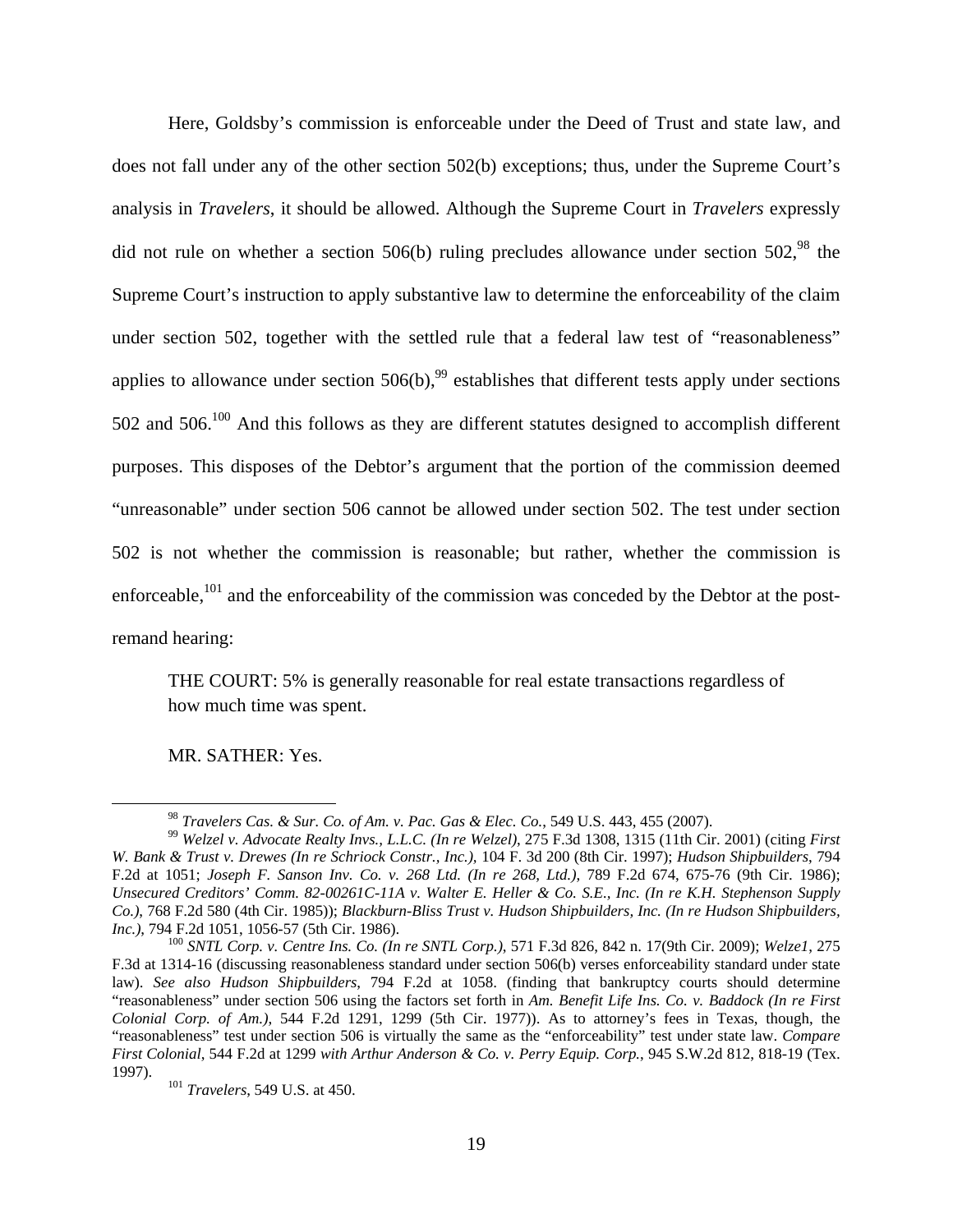THE COURT: I think this is from the 5th Circuit opinion and there's footnote 30 in that opinion and it has a bunch of cases…

MR. SATHER: Right and the testimony was that the foreclosure practice was kind of a loss leader because in cases where it was bid in they didn't get a trustee's commission and she only got it on the rare ones where there were surplus proceeds. And so **to the extent that 502(b) does not cut off their claim as of the petition date and to the extent that they argued that denial under 506(b) does not also deny them under 502, then they would be allowable. I mean, I can read a deed of trust and I don't disagree with the math that the sales proceeds times 5% equals \$217,750.<sup>102</sup>**

So the commission, while unreasonable under section 506, is still enforceable under section 502.

## 2. *Frenville* **Redux: Prepetition claims can be allowed even though they are determined by postpetition events**.

Adopting a now discredited argument accepted at one time by the Third Circuit in *Avellino & Bienes v. M. Frenville Co., Inc. (In re Frenville)*, 103 the Debtor next asserts that claims incurred postpetition cannot be allowed as unsecured claims because section 502(b) only allows claims as they existed on the petition date; so amounts accrued postpetition cannot be allowed as part of the claim.<sup>104</sup> This argument misses the fact that Goldsby's commission is actually a prepetition obligation, imposed on the Debtor by the loan documents,  $105$  which became fixed postpetition when the foreclosure sale took place. That the debt was contingent and unliquidated on the petition date does not take it out of the definition of "claim" under section

 <sup>102</sup> Remand Hr'g Oral Argument at 10:24, 10-12184 (Bankr. W.D. Tex. Dec. 18, 2014). 103 744 F.2d 332 (3d Cir. 1984) *overruled by Jeld-Wen, Inc. v. Van Blunt (In re Grossman's Inc.)*, 607 F.3d 114 (3d Cir. 2010). 104 *Pride Cos., L.P. v. Johnson (In re Pride Cos, L.P.)*, 285 B.R. 366, 373 (Bankr. N.D. Tex. 2002) (citing

*In re Waterman*, 248 B.R. 567, 573 (B.A.P. 8th Cir. 2000); *Sakowitz, Inc. v. Chase Bank Int'l (In re Sakowitz)*, 110 B.R. 268, 271 (Bankr. S.D. Tex. 1989)).<br><sup>105</sup> Claim Objection Hr'g Tr. 29-30, 10-12184 (Bankr. W.D. Tex. Jan. 27, 2011), ECF No. 137, Def. Ex. 3

at 3 ("If requested by the Beneficiary to foreclose this lien, Trustee shall . . . from the proceeds of the sale, pay . . . expenses of foreclosure, including a commission to Trustee of 5% of the bid . . . .").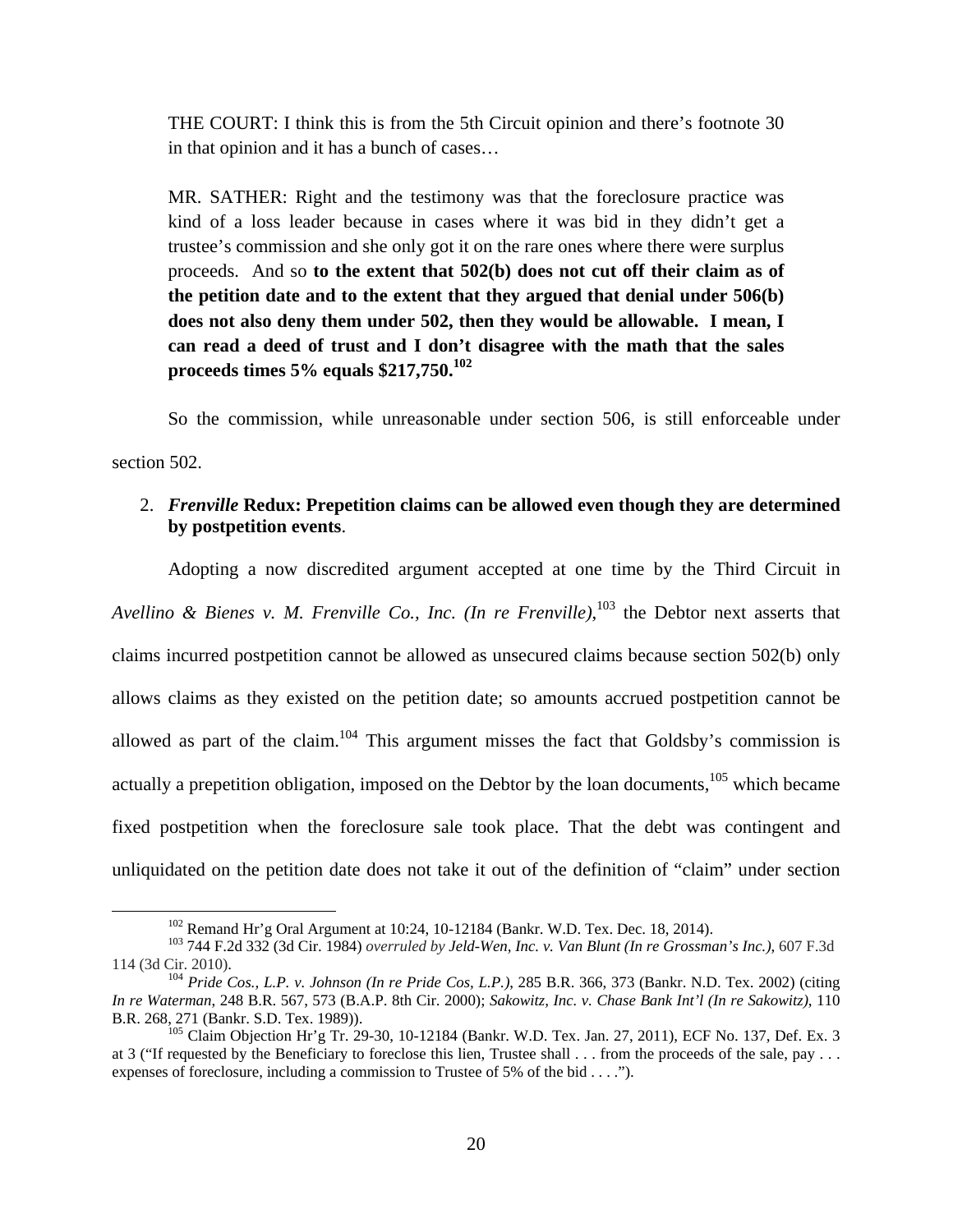$101(5)$ ,  $106$  and certainly does not prevent it from being allowed under section 502.<sup>107</sup> In fact, section 502(c) provides for estimation of "any contingent or unliquidated claim, the fixing or liquidation of which . . . would unduly delay the administration of the case  $\ldots$  ...<sup>108</sup> As mentioned above, the argument that a claim is not a prepetition claim if it is based on prepetition conduct, but does not accrue until after the petition date, is the same argument that was accepted by the Third Circuit in *Frenville*.<sup>109</sup> *Frenville* was roundly criticized<sup>110</sup> and ultimately reversed by the Third Circuit.<sup>111</sup> Furthermore, looking to prepetition conduct, agreement, or relationship in determining the prepetition status of a claim, rather than when the claim accrued, is why many environmental claims are treated as unsecured claims – even though the liability will not become fixed until the cleanup actually occurs, which may be years after the bankruptcy. As stated by the 5th Circuit in *Louisiana Department of Environmental. Quality v. Crystal Oil Co. (In re Crystal* 

11 U.S.C. § 101(5) (emphasis added). 107 *See SNTL Corp. v. Centre Ins. Co. (In re SNTL Corp.)*, 571 F.3d 826, 843-44 (9th Cir. 2009). 108 11 U.S.C. § 502(c)(1).

109 744 F.2d 332 (3d Cir. 1984) *overruled by Jeld-Wen, Inc. v. Van Blunt (In re Grossman's Inc.)*, 607 F.3d 114 (3d Cir. 2010). 110 *Jeld-Wen, Inc. v. Van Blunt (In re Grossman's Inc.)*, 607 F.3d 114, 120 (3d Cir. 2010) (citing *Jones v.* 

 $106$  According to section 101(5), a claim is a:

<sup>(</sup>A) Right to payment, whether or not such right is reduced to judgment, liquidated, **unliquidated**, fixed, **contingent**, matured, unmatured, disputed, undisputed, legal, equitable, secured, or unsecured; or

<sup>(</sup>B) Right to an equitable remedy for breach of performance if such breach gives rise to a right to payment, whether or not such right to an equitable remedy is reduced to judgment, fixed, **contingent**, matured, unmatured, disputed, undisputed, secured, or unsecured.

*Chemetron Corp.*, 212 F.3d 199, 205-06 (3d Cir. 2000); *Cadleway Props., Inc. v. Andrews (In re Andrews)*, 239 F.3d 708, 710 n. 7 (5th Cir. 2001); *Watson v. Parker (In re Parker)*, 313 F.3d 1267, 1269-70 (10th Cir. 2002); *Am. Law Ctr. PC v. Stanley (In re Jastrem)*, 253 F.3d 438, 442 (9th Cir. 2001); *Epstein v. Official Comm. of Unsecured Creditors of the Estate of Piper Aircraft Corp. (In re Piper Aircraft, Corp.)*, 58 F.3d 1573, 1576 n. 2 (11th Cir. 1995); *Woburn Assocs. v. Kahn (In re Hemingway Transp., Inc.*), 954 F.2d 1, 8 n. 9 (1st Cir. 1992); *Grady v. A.H. Robins Co.*, *Inc*., 839 F.2d 198, 200-02 (4th Cir. 1988); *Official Comm. of Asbestos Pers. Injury Claimants v. Sealed Air. Corp. (In re W.R. Grace & Co.)*, 281 B.R. 852, 860 (Bankr. D. Del. 2002); *Firearms Imp. & Exp. Corp. v. United Capital Ins. Co. (In re Firearms Imp. & Exp. Corp.)*, 131 B.R. 1009, 1015 (Bankr. S.D. Fla. 1991); *In re Pan Am. Hosp. Corp.*, 364 B.R. 839, 843 (Bankr. S.D. Fla. 2007)). 111 *Jeld-Wen*, 607 F.3d*.* at 125.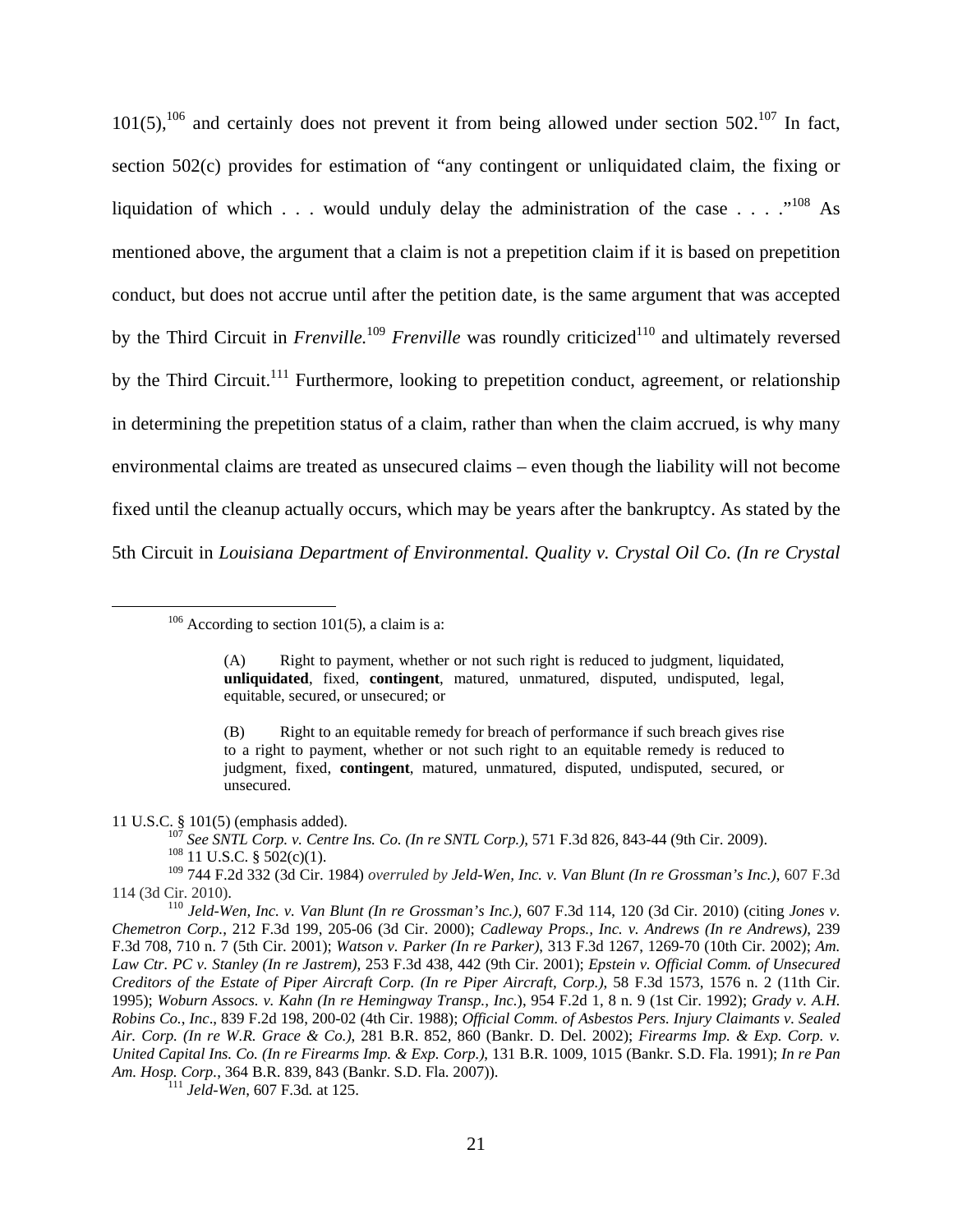*Oil*), "a regulatory environmental claim will be held to arise when 'a potential . . . claimant can tie the bankruptcy debtor to a known release of a hazardous substance.'"112 Here, the Debtor obviously knew about its obligation to pay Goldsby's commission in the event of a foreclosure when it signed the Deed of Trust prior to bankruptcy. Thus, the fact that the foreclosure commission was earned postpetition does not prevent its allowance as a prepetition unsecured claim under section 502, and the Second and Ninth Circuits have so held in this very context.<sup>113</sup>

#### **3.** *Timbers* **applies to interest, not fees and costs.**

Another reason courts say that unsecured creditors cannot collect postpetition attorney's fees and costs, is that the Supreme Court's ruling in *Timbers<sup>114</sup>* mandates such a result. According to the bankruptcy court in *In re Electronic Machinery Enterprises, Inc.*: 115

In *Timbers*, the Supreme Court concluded that because section 506(b) permitted post-petition interest to be paid only out of an equity cushion, an undersecured creditor who had no such equity cushion fell within the general rule of disallowing post-petition interest. Courts that rely on *Timbers* to disallow postpetition attorneys' fees and costs reason that the rationale applies equally to the disallowance of post-petition attorneys' fees and costs to unsecured or undersecured creditors.<sup>116</sup>

But this reading of *Timbers* actually makes the case stronger for allowance of attorney's

fees under section 502. The reason that postpetition interest can only be paid out of an equity

cushion under section 506, and not allowed as an unsecured claim under section 502, is that

 <sup>112</sup> *La. Dep't of Envtl. Quality v. Crystal Oil Co. (In re Crystal Oil)*, 158 F.3d 291, 296 (5th Cir. 1998) (quoting *In re Chicago, Milwaukee, St. Paul & Pac. R.R. Co.*, 974 F.2d 775, 786 (7th Cir. 1992)). *See also In re Hudson Oil Co., Inc.*, 100 B.R. 72, 79-80 (Bankr. D. Kan. 1989) (finding that the bankruptcy court could estimate a claim for future cleanup costs under section 502(c))*; In re Asarco, L.L.C.*, No. 05-21207, 2009 WL 8176641 at \*5 (Bankr. S.D. Tex. June 5, 2009) (discussing hearings wherein the Court heard evidence related to estimating several environmental claims for future cleanup costs in the context of a motion to settle the claims).

<sup>&</sup>lt;sup>113</sup> Ogle v. Fid. & Dep. Co. of Maryland, 586 F.3d 143, 146-47 (2nd Cir. 2009); *SNTL Corp. v. Centre Ins.* Co. (In re SNTL Corp.), 571 F.3d 826, 843-44 (9th Cir. 2009).

<sup>&</sup>lt;sup>114</sup> 484 U.S. 365 (1988).<br><sup>115</sup> 371 B.R. 549, 551 (Bankr. M.D. Fla. 2007) (citations omitted).<br><sup>116</sup> *Id*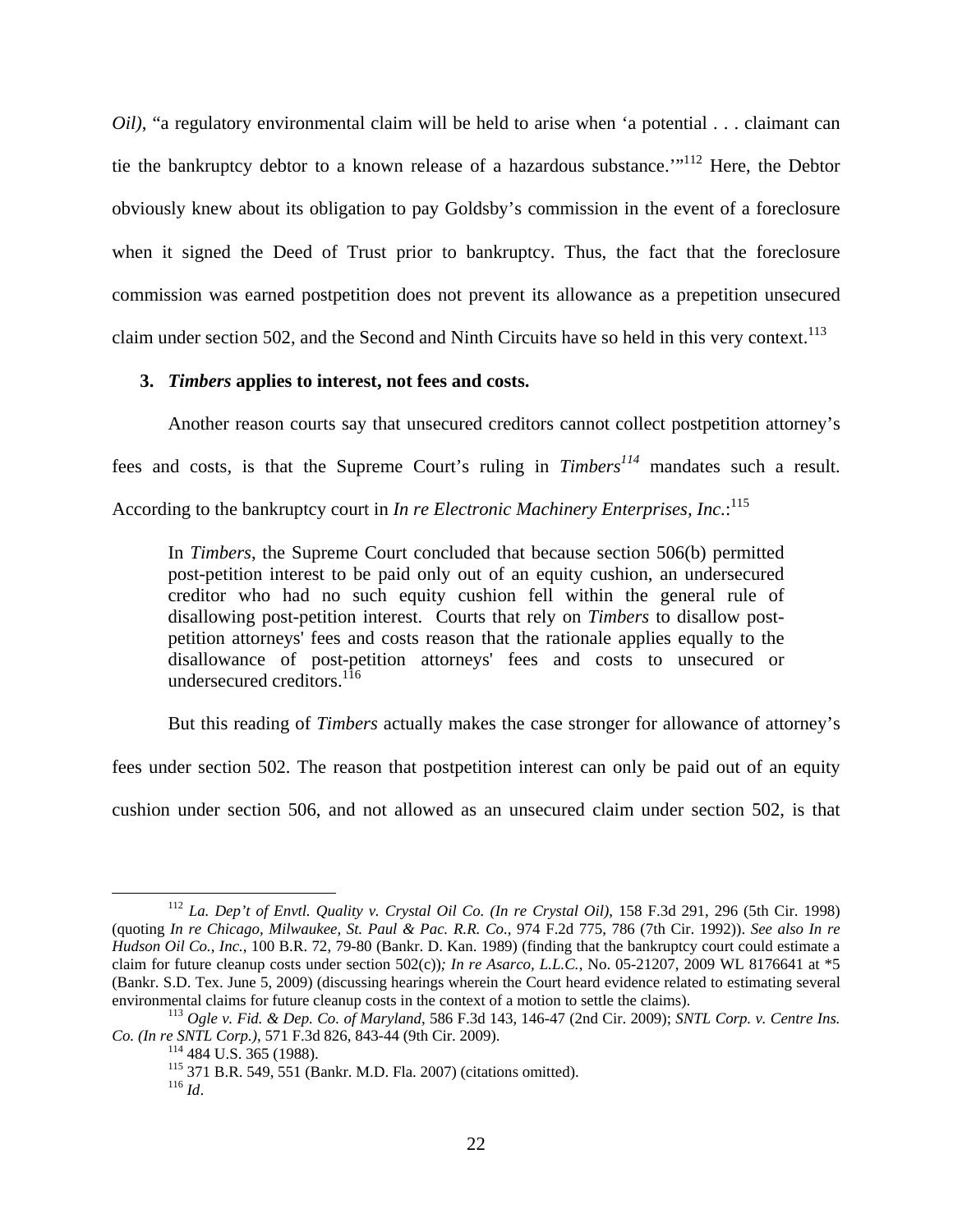postpetition interest is expressly disallowed under section  $502(b)(2)$ .<sup>117</sup> There is no such provision disallowing attorney's fees or other costs in section 502, and so *Timbers*' rationale for disallowing postpetition interest (other than out of an equity cushion) simply has no application to attorney's fees in general or to Goldsby's foreclosure commission here.<sup>118</sup>

### **4. Neither policy nor equity are needed to properly apply sections 502 and 506.**

This Court need not resort to either policy or equity in making its decision, as the answer lies in simply reading the text of sections 502 and 506, and understanding what each section is designed to accomplish. In addition, the policy and equity arguments are at best indecisive. Cases denying fees and costs of secured creditors, or postpetition attorney's fees, cite "equality of distribution" as a basis.<sup>119</sup> They say that if attorney's fees can be allowed under section 502, contract creditors would have an advantage over tort creditors who cannot contract for recovery of attorney's fees.120 On the other hand, the court in *Qmect, Inc. v. Burlingame Capital Partners II, L.P. (In re Qmect, Inc.)*,  $^{121}$  concluded that equity was an insufficient basis to deny creditors their contractual claims for attorney's fees. $122$ 

Here, the Debtor presumably filed for bankruptcy to protect its equity in the Property from a hasty foreclosure sale and a resulting low bid. In fact, however, the bid was sufficient to pay all creditors in full, meaning that the funds at dispute here will either go to Goldsby or to the Debtor. It would be strange indeed, and not a little inequitable by any measure, if the commission the Debtor contractually agreed to pay to Goldsby is instead paid to the Debtor.

 <sup>117 11</sup> U.S.C. § 502(b)(2). 118 *Ogle v. Fid. & Dep. Co. of Maryland*, 586 F.3d 143, 148-49 (2d Cir. 2009); *SNTL Corp. v. Centre Ins. Co. (In re SNTL Corp.)*, 571 F.3d 826, 844-45 (9th Cir. 2009); *Official Comm. of Unsecured Creditors v. Dow Corning Corp. (In re Dow Corning Corp.)*, 456 F.3d 668, 682 (6th Cir. 2006).

<sup>119</sup> *In re Elec. Mach. Enters., Inc.*, 371 B.R. 549, 551-52 (Bankr. M.D. Fla. 2007) (citing *Pride Cos., L.P. v. Johnson (In re Pride Cos., L.P.)*, 285 B.R. 366, 373-74 (Bankr. N.D. Tex. 2002).<br><sup>120</sup> *Id.* <sup>121</sup> 368 B.R. 882 (Bankr. N.D. Cal. 2007). <sup>122</sup> *Id.* at 886.